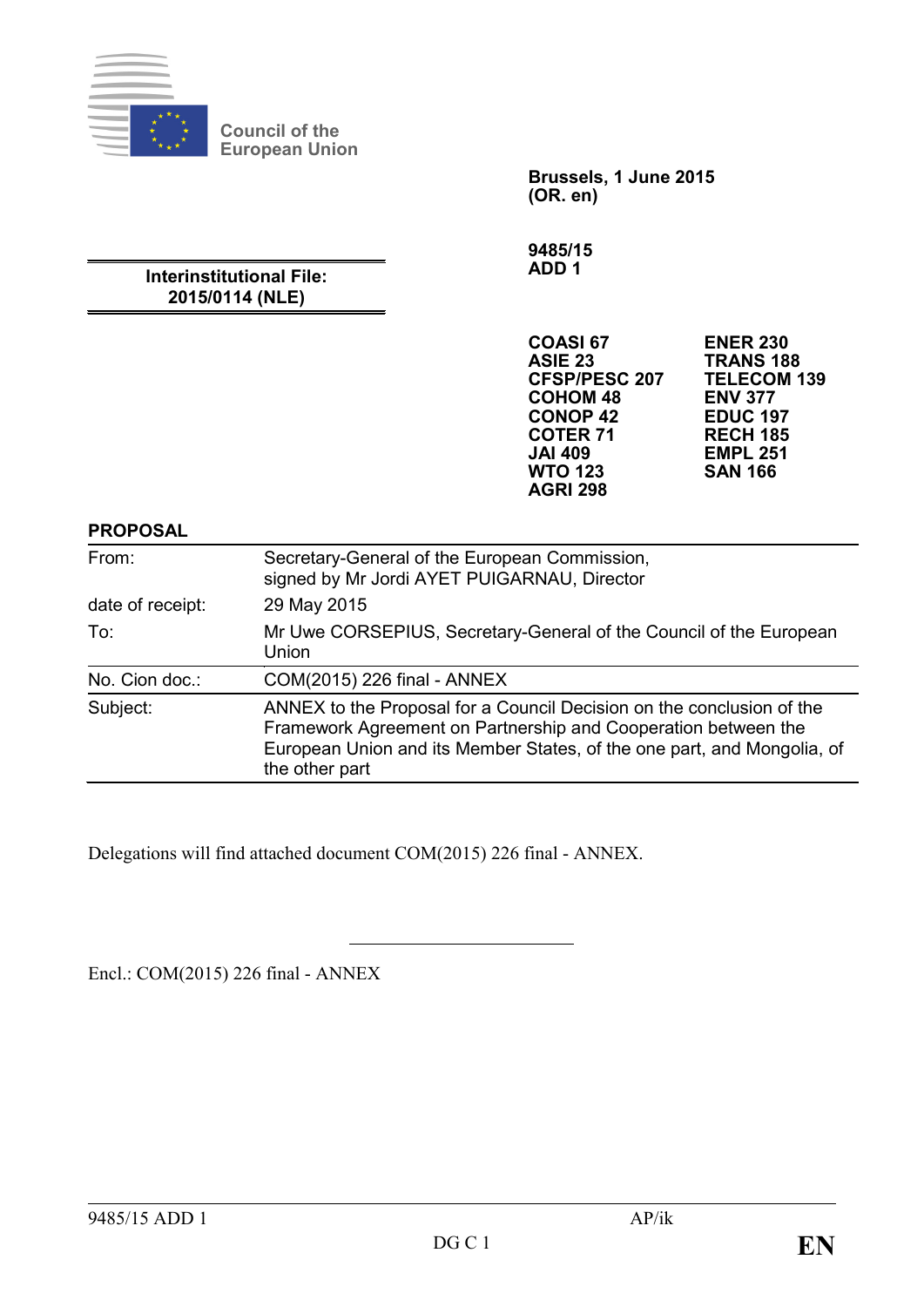

EUROPEAN **COMMISSION** 

> Brussels, 29.5.2015 COM(2015) 226 final

ANNEX 1

# **ANNEX**

**to the**

**Proposal for a Council Decision**

**on the conclusion of the Framework Agreement on Partnership and Cooperation between the European Union and its Member States, of the one part, and Mongolia, of the other part**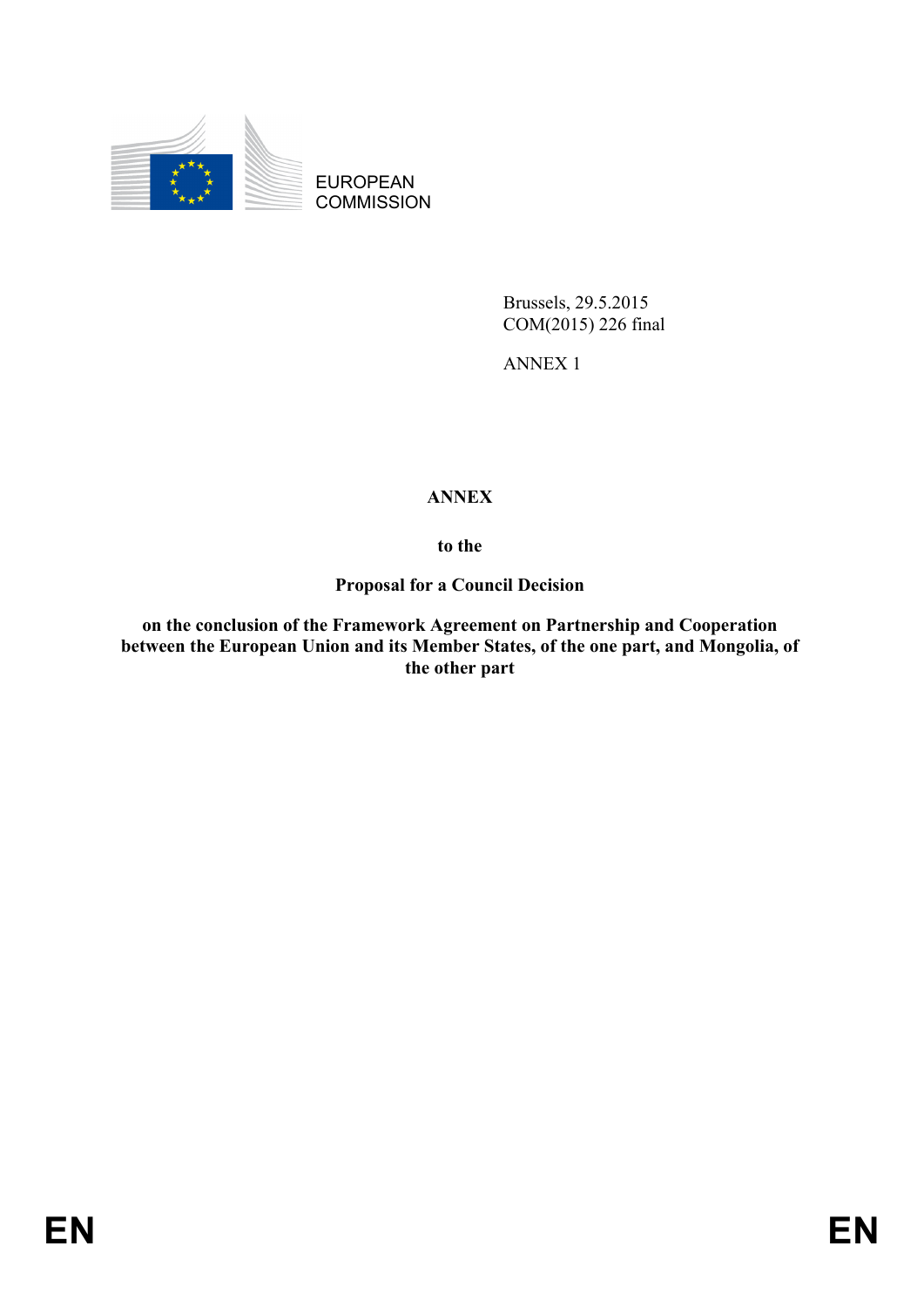## **ANNEX**

### **Framework Agreement on Partnership and Cooperation between the European Union and its Member States, of the one part, and Mongolia, of the other part**

THE EUROPEAN UNION, hereinafter referred to as "the Union"

and

THE KINGDOM OF BELGIUM,

THE REPUBLIC OF BULGARIA,

THE CZECH REPUBLIC,

THE KINGDOM OF DENMARK,

THE FEDERAL REPUBLIC OF GERMANY,

THE REPUBLIC OF ESTONIA,

IRELAND,

THE HELLENIC REPUBLIC,

THE KINGDOM OF SPAIN,

THE FRENCH REPUBLIC,

THE ITALIAN REPUBLIC,

THE REPUBLIC OF CYPRUS,

THE REPUBLIC OF LATVIA,

THE REPUBLIC OF LITHUANIA,

THE GRAND DUCHY OF LUXEMBOURG,

THE REPUBLIC OF HUNGARY,

MALTA,

THE KINGDOM OF THE NETHERLANDS,

THE REPUBLIC OF AUSTRIA,

THE REPUBLIC OF POLAND,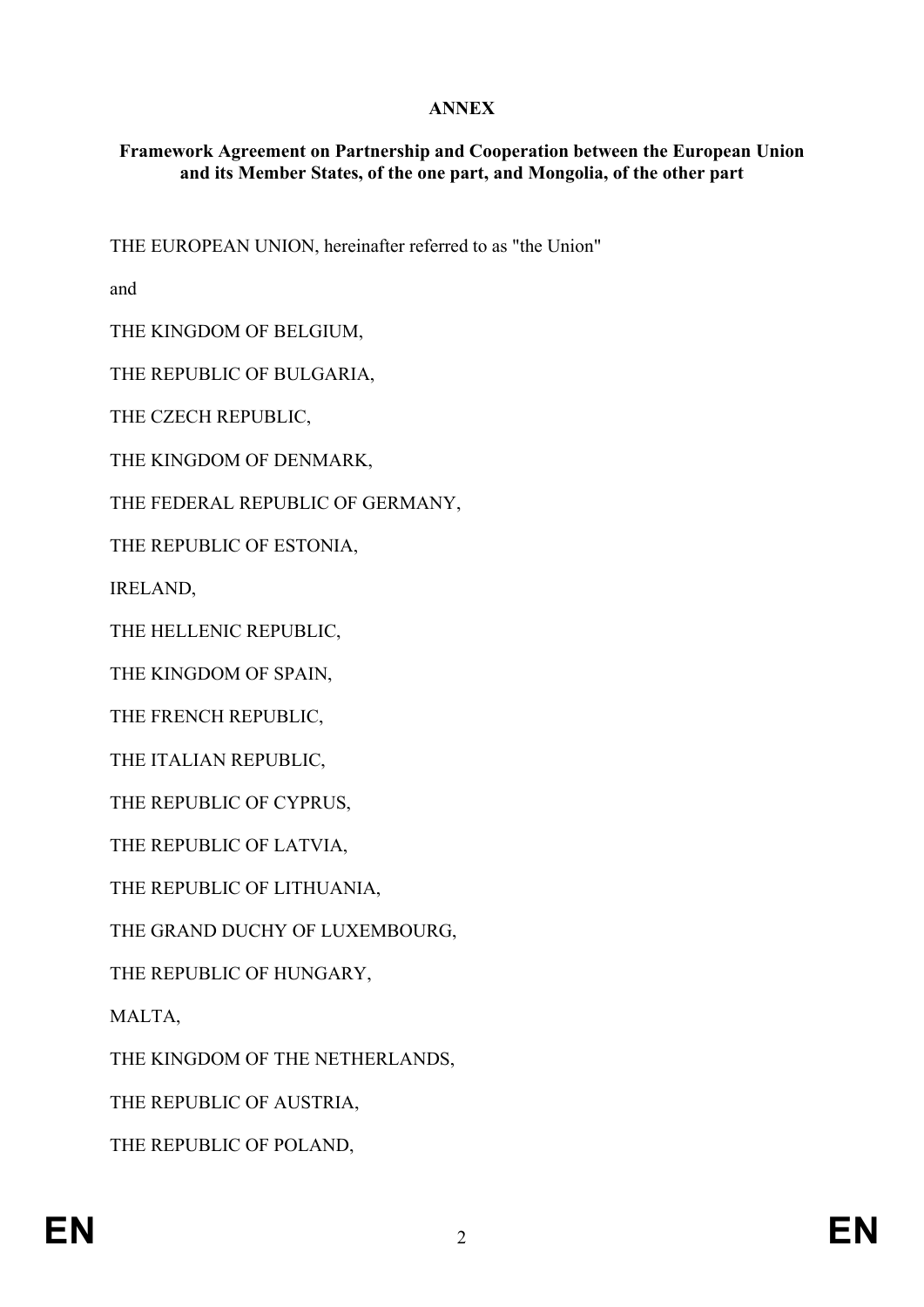THE PORTUGUESE REPUBLIC,

ROMANIA,

THE REPUBLIC OF SLOVENIA,

THE SLOVAK REPUBLIC,

THE REPUBLIC OF FINLAND,

THE KINGDOM OF SWEDEN,

THE UNITED KINGDOM OF GREAT BRITAIN AND NORTHERN IRELAND,

Contracting Parties to the Treaty on the European Union and the Treaty on the Functioning of the European Union, hereinafter referred to as the "Member States",

of the one part, and

THE GOVERNMENT OF MONGOLIA, hereinafter referred to as "Mongolia",

of the other part,

hereinafter jointly referred to as "the Parties".

CONSIDERING the traditional links of friendship between the Parties and the close historical, political and economic ties which unite them,

WHEREAS the Parties attach particular importance to the comprehensive nature of their mutual relationship,

WHEREAS the Parties consider that this Agreement forms part of a wider and coherent relationship between them through agreements to which both sides are parties together,

REAFFIRMING the commitment of the Parties to, and their wish to strengthen, respect for democratic principles, the rule of law, human rights and fundamental freedoms, including the rights of persons belonging to minorities, as laid down, inter alia, in the United Nations Charter and the United Nations Universal Declaration on Human Rights and other relevant international human rights instruments,

REAFFIRMING their attachment to the principles of the rule of law, respect of international law, good governance and the fight against corruption, and their desire to promote economic and social progress for their peoples, taking into account the principle of sustainable development and environmental protection requirements,

REAFFIRMING their desire to enhance cooperation between the Parties, based on these shared values,

REAFFIRMING their desire to promote economic and social progress for their peoples, taking into account the principle of sustainable development in all its dimensions,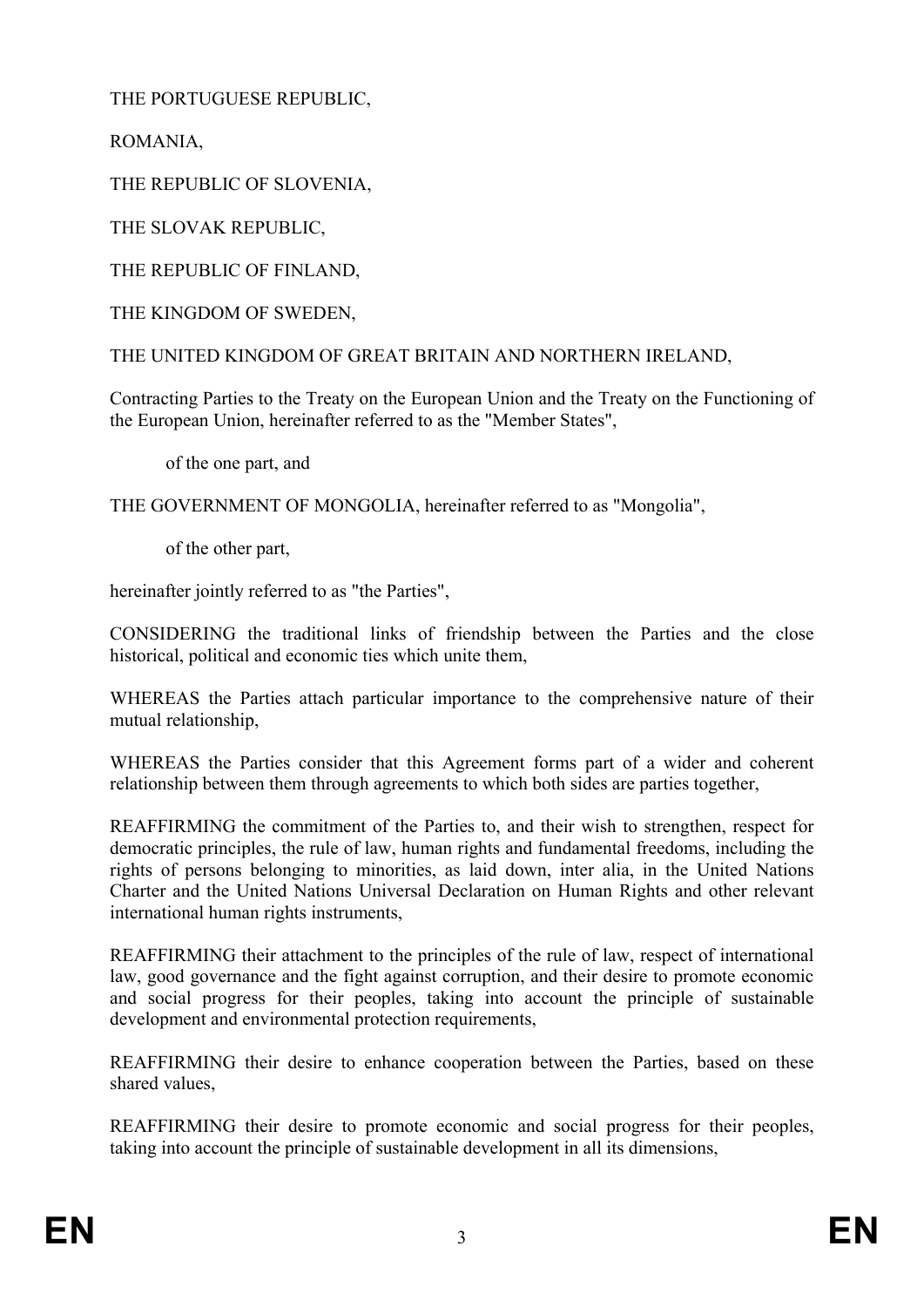REAFFIRMING their commitment to promoting international peace and security and to engaging in effective multilateralism and the peaceful settlement of disputes, notably by cooperating to that end within the framework of the United Nations,

REAFFIRMING their desire to enhance cooperation on political and economic issues, as well as on international stability, justice and security as a basic precondition to promoting sustainable social and economic development, the eradication of poverty and the achievement of the Millennium Development Goals,

WHEREAS the Parties view terrorism as a threat to global security and wish to intensify their dialogue and cooperation in the fight against terrorism, in accordance with relevant UN Security Council instruments, particularly UNSC Resolution 1373. The European Security Strategy, adopted by the European Council in December 2003, identifies terrorism as a key threat to security. In this regard, the European Union has implemented key measures, including a Plan of Action on Combating Terrorism adopted in 2001 and updated in 2004, and a major Declaration on Combating Terrorism of 25 March 2004 in the wake of the Madrid attacks. The European Union also adopted an EU Counter Terrorism Strategy in December 2005,

EXPRESSING their full commitment to prevent and combat all forms of terrorism and to stepping up cooperation in the fight against terrorism, and to fight against organised crime,

WHEREAS the Parties reaffirm that effective counter-terrorism measures and protection of human rights are complementary and mutually reinforcing,

REAFFIRMING that the most serious crimes of concern to the international community must not go unpunished and that their effective prosecution must be ensured by taking measures at national level and by enhancing global collaboration,

CONSIDERING that the establishment and effective functioning of the International Criminal Court constitute an important development for peace and international justice and that the Council of the European Union adopted on 16 June 2003 a Common Position on the ICC which has been followed up by an Action Plan, adopted on 4 February 2004,

WHEREAS the Parties share the view that the proliferation of weapons of mass destruction and their means of delivery pose a major threat to international security and wish to strengthen their dialogue and cooperation in this area. The adoption by consensus of UNSC Resolution 1540 underlies the commitment of the whole international community to fight against proliferation of weapons of mass destruction. The Council of the European Union adopted, on 17 November 2003, an EU policy of mainstreaming non-proliferation policies into EU relations with third countries. The European Council also adopted, on 12 December 2003, a Strategy to fight against proliferation,

WHEREAS the European Council expressed that Small Arms and Light Weapons (SALW) constitute a growing threat to peace, security and development and adopted on 13 January 2006 a Strategy to combat the illicit accumulation of SALW and their ammunition. In this Strategy, the European Council emphasized the need to ensure a comprehensive and consistent approach of security and development policy,

EXPRESSING their full commitment to promoting all aspects of sustainable development, including, environmental protection and effective cooperation to combat climate change, food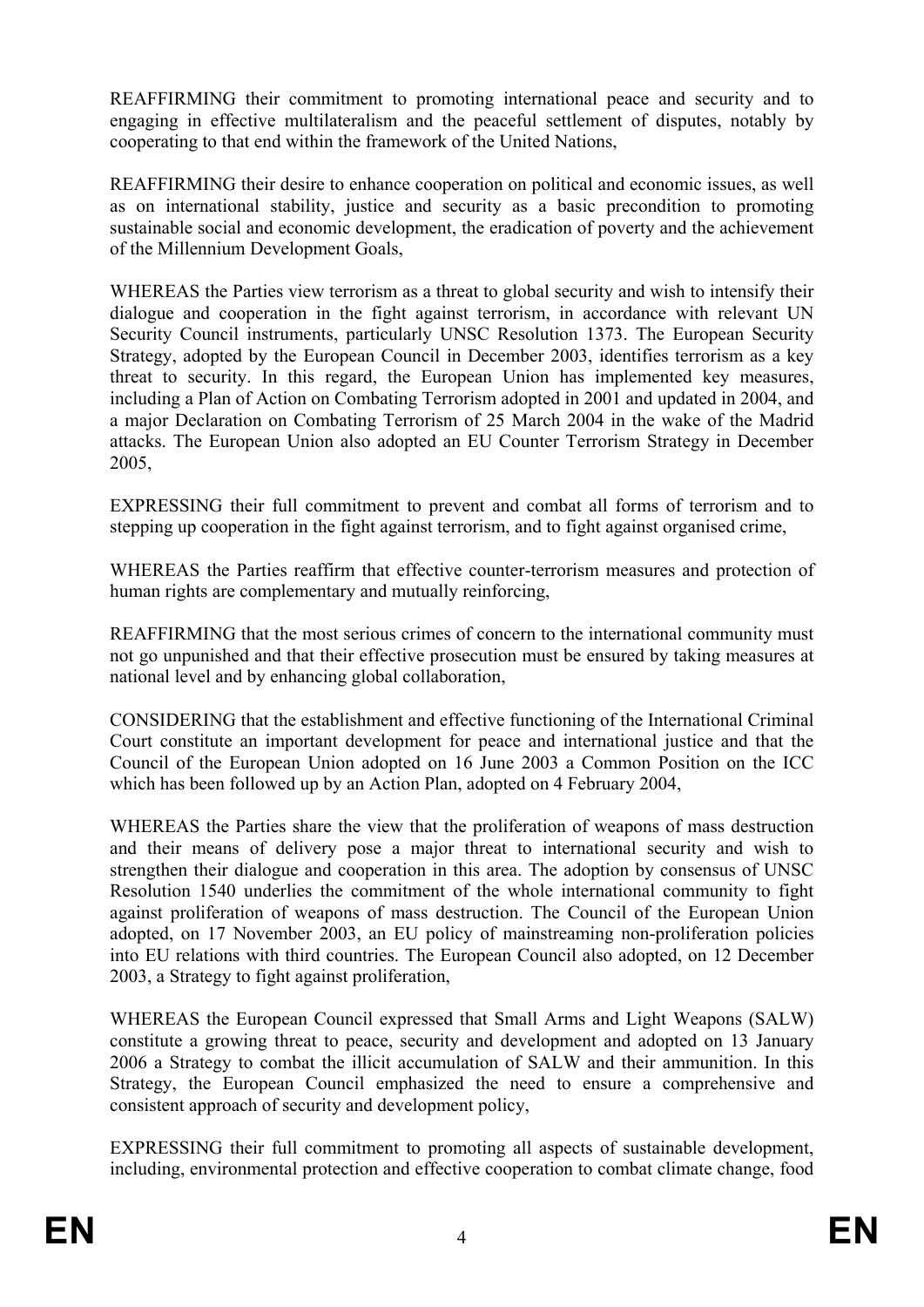security as well as effective promotion and implementation of internationally recognised labour and social standards,

UNDERLINING the importance of deepening relations and cooperation in areas such as readmission, asylum and visa policy, and of addressing jointly migration and human trafficking,

REITERATING the importance of trade for their bilateral relations and in particular of trade in raw materials and underlining their engagement to agree specific rules on raw materials in the Sub Committee on Trade and Investment,

NOTING that the provisions of this Agreement that fall within the scope of Part Three, Title V of the Treaty on the Functioning of the European Union bind the United Kingdom and Ireland as separate Contracting Parties, and not as part of the European Union, unless the European Union together with the UK and/or Ireland have jointly notified Mongolia that the United Kingdom or Ireland is bound as part of the European Union in accordance with Protocol No. 21 on the position of the United Kingdom and Ireland in respect of the area of Freedom, Security and Justice annexed to the Treaty on European Union and the Treaty on the Functioning of the European Union. If the United Kingdom and/or Ireland ceases to be bound as part of the European Union in accordance with Article 4a of the Protocol No. 21, the European Union together with the UK and/or Ireland shall immediately inform Mongolia of any change in their position in which case they shall remain bound by the provisions of the agreement in their own right. The same applies to Denmark in accordance with the Protocol annexed to those Treaties on the position of Denmark,

CONFIRMING their commitment to strengthening the existing relationship with a view to enhancing cooperation between them, and their common will to consolidate, deepen and diversify their relations in areas of interest on the basis of equality, non-discrimination and mutual benefit,

HAVE AGREED AS FOLLOWS:

### TITLE I

### NATURE AND SCOPE

### ARTICLE 1

### General principles

1. Respect for democratic principles and human rights, as laid down in the Universal Declaration of Human Rights and other relevant international human rights instruments, and for the principle of the rule of law, underpins the internal and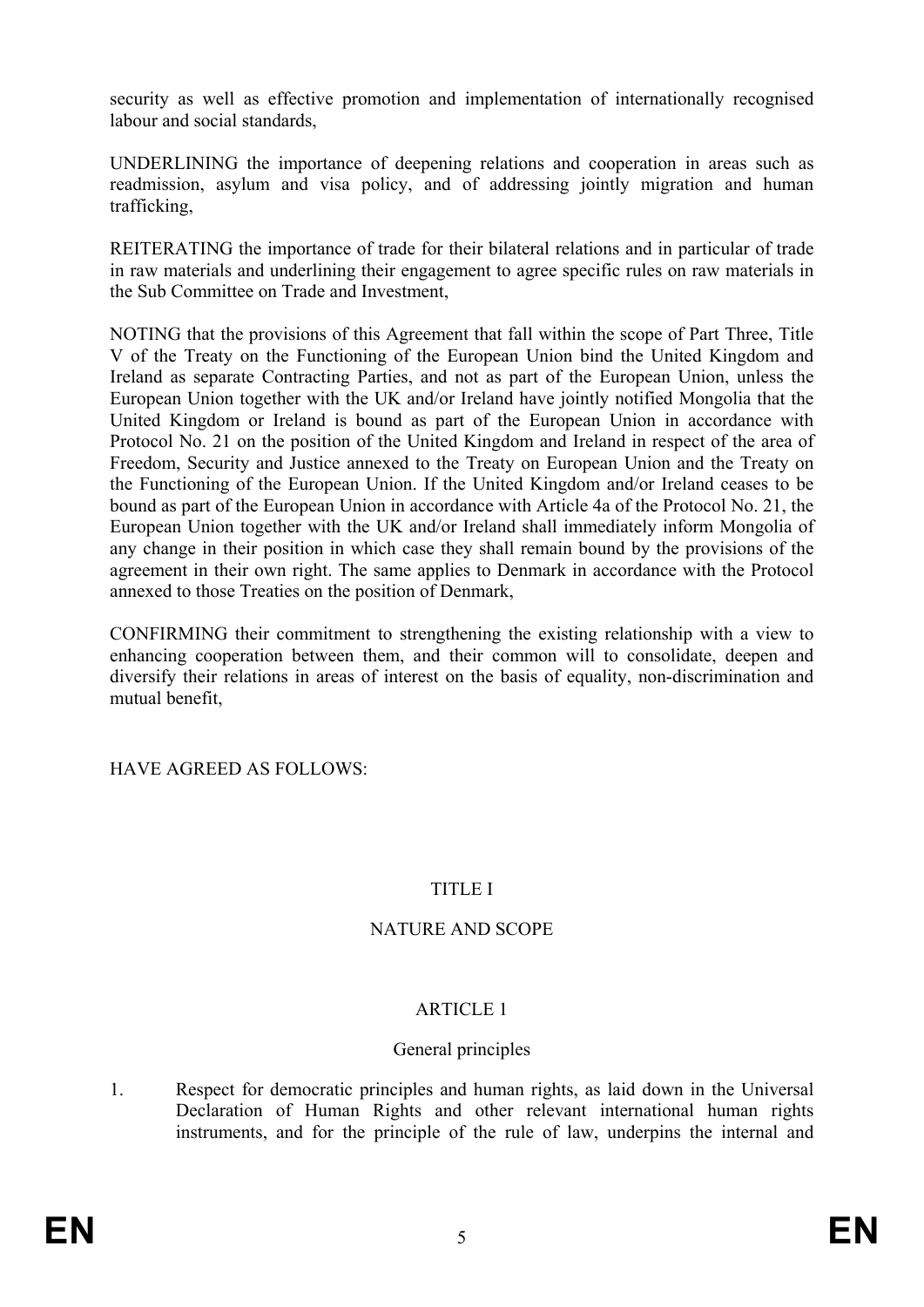international policies of both Parties and constitutes an essential element of this Agreement.

- 2. The Parties confirm their shared values as expressed in the Charter of the United **Nations**
- 3. The Parties confirm their commitment to promoting all aspects of sustainable development, cooperating to address the challenges of climate change as well as globalisation and to contributing to the internationally agreed development goals, including those contained in the Millennium Development Goals. The Parties reaffirm their attachment to a high level of environmental protection and inclusive social structures.
- 4. The Parties reaffirm their commitment to the Paris Declaration of 2005 on Aid Effectiveness and agree to strengthen cooperation with a view to further improving development performance.
- 5. The Parties reaffirm their attachment to the principles of good governance, including the independence of the judiciary and the fight against corruption.

### ARTICLE 2

#### Aims of cooperation

- With a view to strengthening their bilateral relationship, the Parties undertake to hold a comprehensive dialogue and promote further cooperation between them on all sectors of mutual interest. Their efforts will in particular be aimed at:
- (a) establishing cooperation on political and economic matters in all relevant regional and international fora and organisations;
- (b) establishing cooperation on the fight against serious crimes of international concern;
- (c) establishing cooperation on countering the proliferation of weapons of mass destruction and on small arms and light weapons;
- (d) developing trade and investment between the Parties to their mutual advantage; establishing cooperation in all trade and investment-related areas of mutual interest, in order to facilitate trade and investment flows and to prevent and remove obstacles to trade and investment;
- (e) establishing cooperation in the area of justice, freedom and security, including rule of law and legal cooperation, data protection, migration, smuggling and trafficking in human beings, combating organised crime, terrorism, transnational crimes, money laundering and illicit drugs;
- (f) establishing cooperation in all other sectors of mutual interest, notably macro economic policy and financial services, taxation and customs, including good governance in the tax area, industrial policy and small and medium-sized enterprises (SMEs), information society, audiovisual and media, science and technology, energy,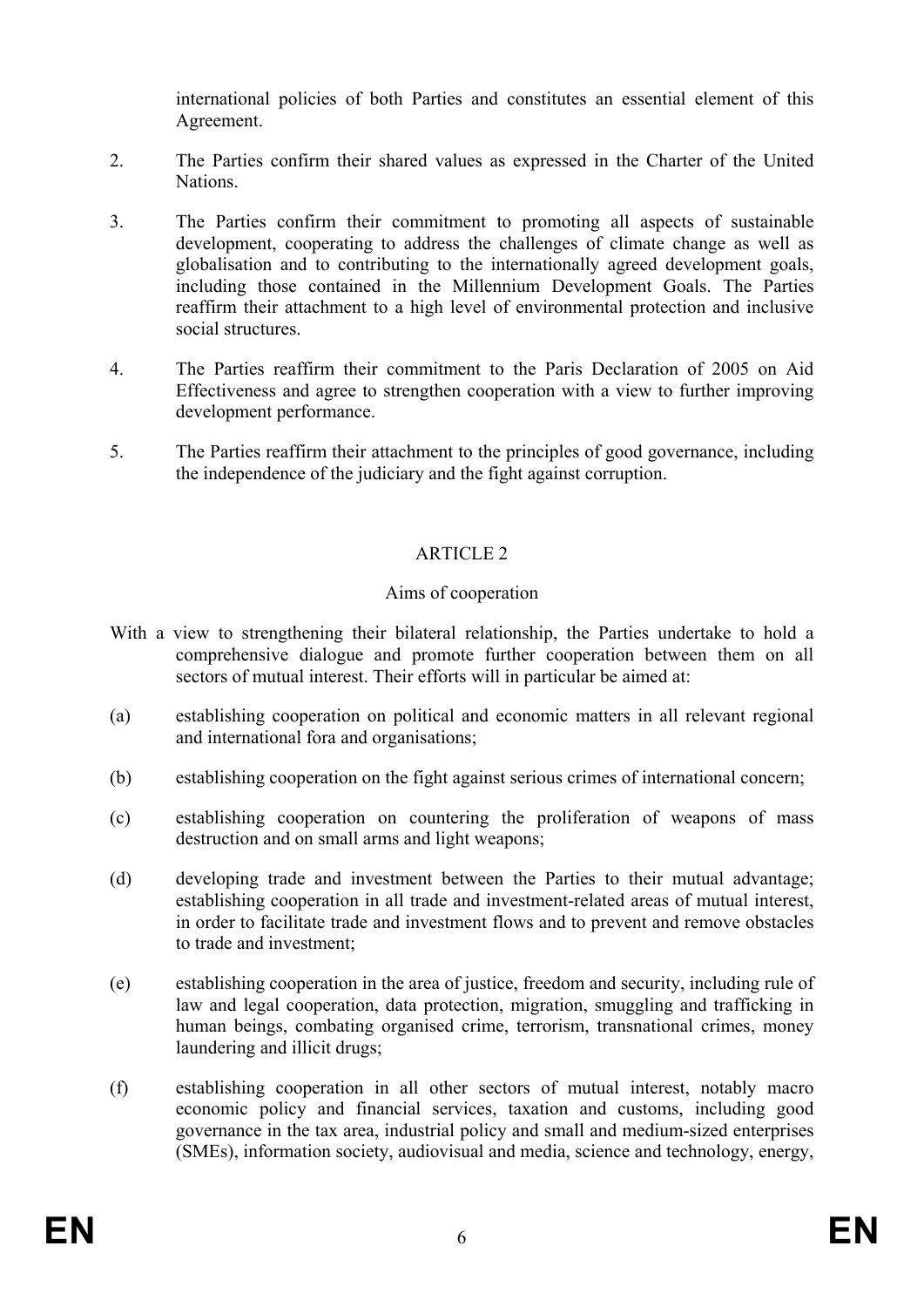transport, education and culture, environment and natural resources, agriculture and rural development, health, employment and social affairs and statistics;

- (g) enhancing both Parties' participation in sub-regional and regional cooperation programmes open to the participation of the other Party;
- (h) raising the roles and profiles of the Parties in each other's region;
- (i) promoting people-to-people understanding through cooperation among various non governmental entities such as think-tanks, academics, civil society, and the media, in the form of seminars, conferences, youth interaction and other activities;
- (j) promoting poverty eradication in the context of sustainable development and the progressive integration of Mongolia into the world economy.

## ARTICLE 3

Countering the proliferation of weapons of mass destruction

#### and their means of delivery

- 1. The Parties consider that the proliferation of weapons of mass destruction and their means of delivery, both to state and non-state actors, represents one of the most serious threats to international stability and security.
- 2. The Parties therefore agree to cooperate and to contribute to countering the proliferation of weapons of mass destruction and their means of delivery through full compliance with and national implementation of their existing obligations under international disarmament and non proliferation treaties and agreements and other relevant international obligations such as UN Security Council Resolution 1540. The Parties agree that this provision constitutes an essential element of the Agreement.
- 3. The Parties furthermore agree to cooperate and to contribute to countering the proliferation of weapons of mass destruction and their means of delivery by:
- taking steps to sign, ratify, or accede to, as appropriate, and fully implement all other relevant international instruments;
- establishing an effective system of national export controls, controlling the export and transit of WMD related goods, including a WMD end-use control on dual use technologies and containing effective sanctions for breaches of export controls.
- 4. The Parties agree to establish a regular political dialogue that will accompany and consolidate these elements. Such dialogue may take place on a regional basis.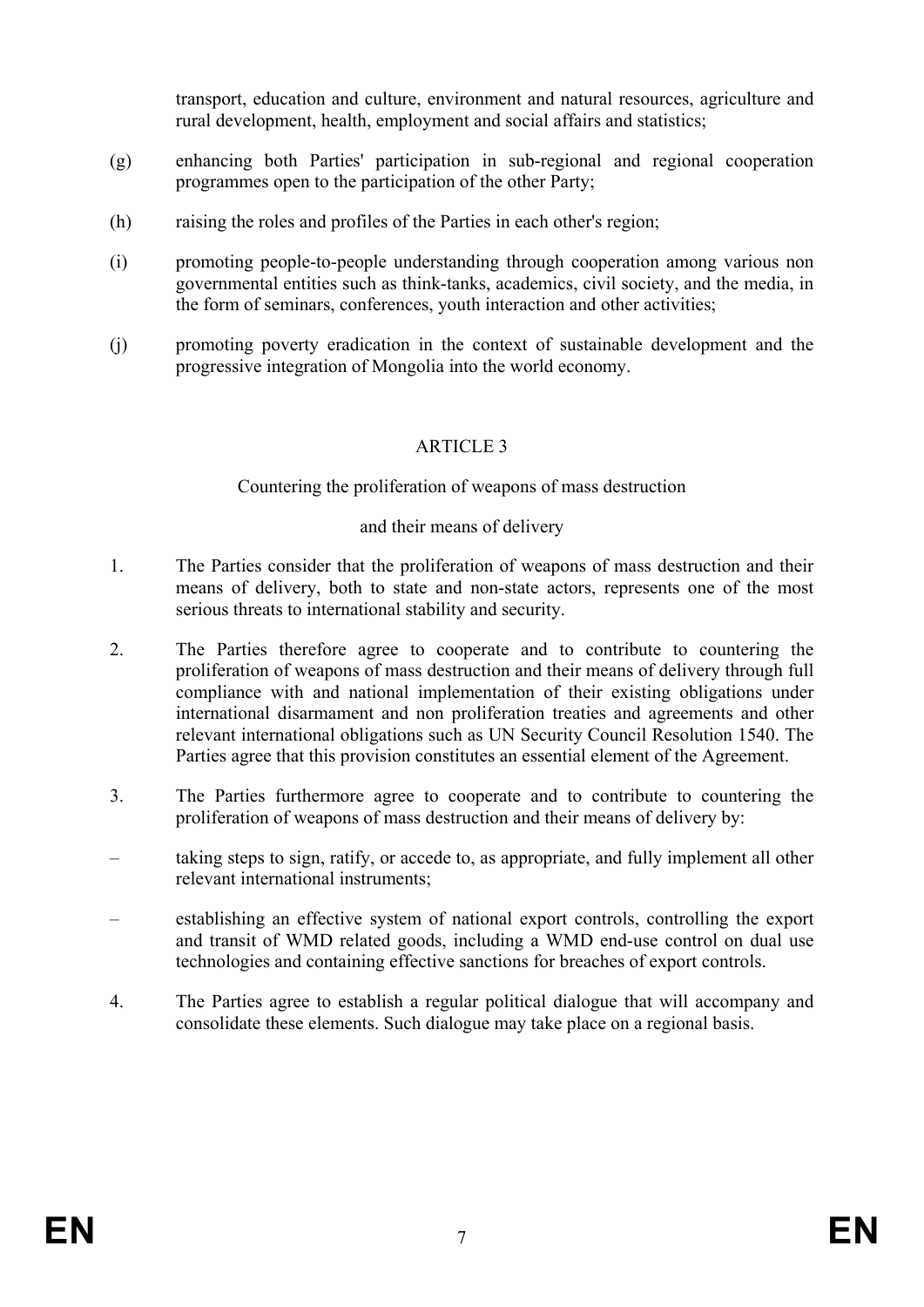## Small arms and light weapons

- 1. The Parties recognize that the illicit manufacture, transfer and circulation of small arms and light weapons, including their ammunition, and their excessive accumulation, poor management, inadequately secured stockpiles and uncontrolled spread continue to pose a serious threat to peace and international security.
- 2. The Parties agree to observe and fully implement their respective obligations to deal with the illicit trade in small arms and light weapons, including their ammunition, under existing international agreements and UN Security Council resolutions, as well as their commitments within the framework of other international instruments applicable in this area, such as the UN Programme of Action to prevent, combat and eradicate the illicit trade in SALW in all its aspects.
- 3. The Parties undertake to cooperate and to ensure coordination, complementarity and synergy in their efforts to deal with the illicit trade in small arms and light weapons, including their ammunition, at global, regional, sub regional and national levels and agree to establish regular political dialogue that will accompany and consolidate this undertaking.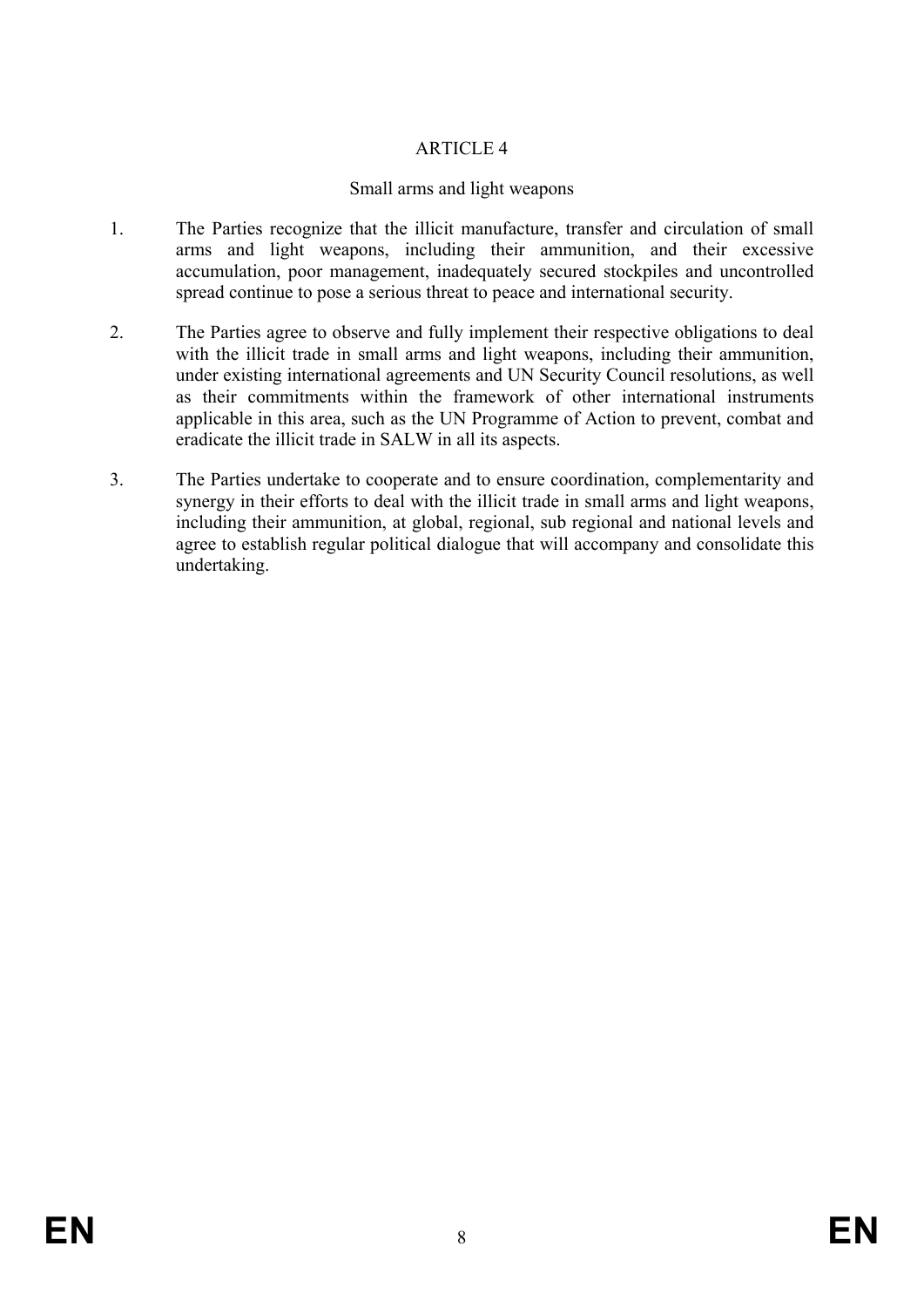## Serious crimes of international concern

### (the International Criminal Court)

- 1. The Parties reaffirm that the most serious crimes of concern to the international community as a whole must not go unpunished and that their effective prosecution must be ensured by taking measures at the national and international level, as appropriate, including the International Criminal Court. The Parties consider that establishing an effectively functioning International Criminal Court constitutes a significant development for international peace and justice.
- 2. The parties agree to cooperate and to take the necessary measures, as appropriate, in order to fully support the universality and integrity of the Rome Statute and related instruments and agree to strengthen their cooperation with the ICC. The parties undertake to implement the Rome Statute and to take the necessary steps to ratify the related instruments (such as the Agreement on the Privileges and Immunities of the ICC).
- 3. The Parties agree that a dialogue between them on these matters would be beneficial.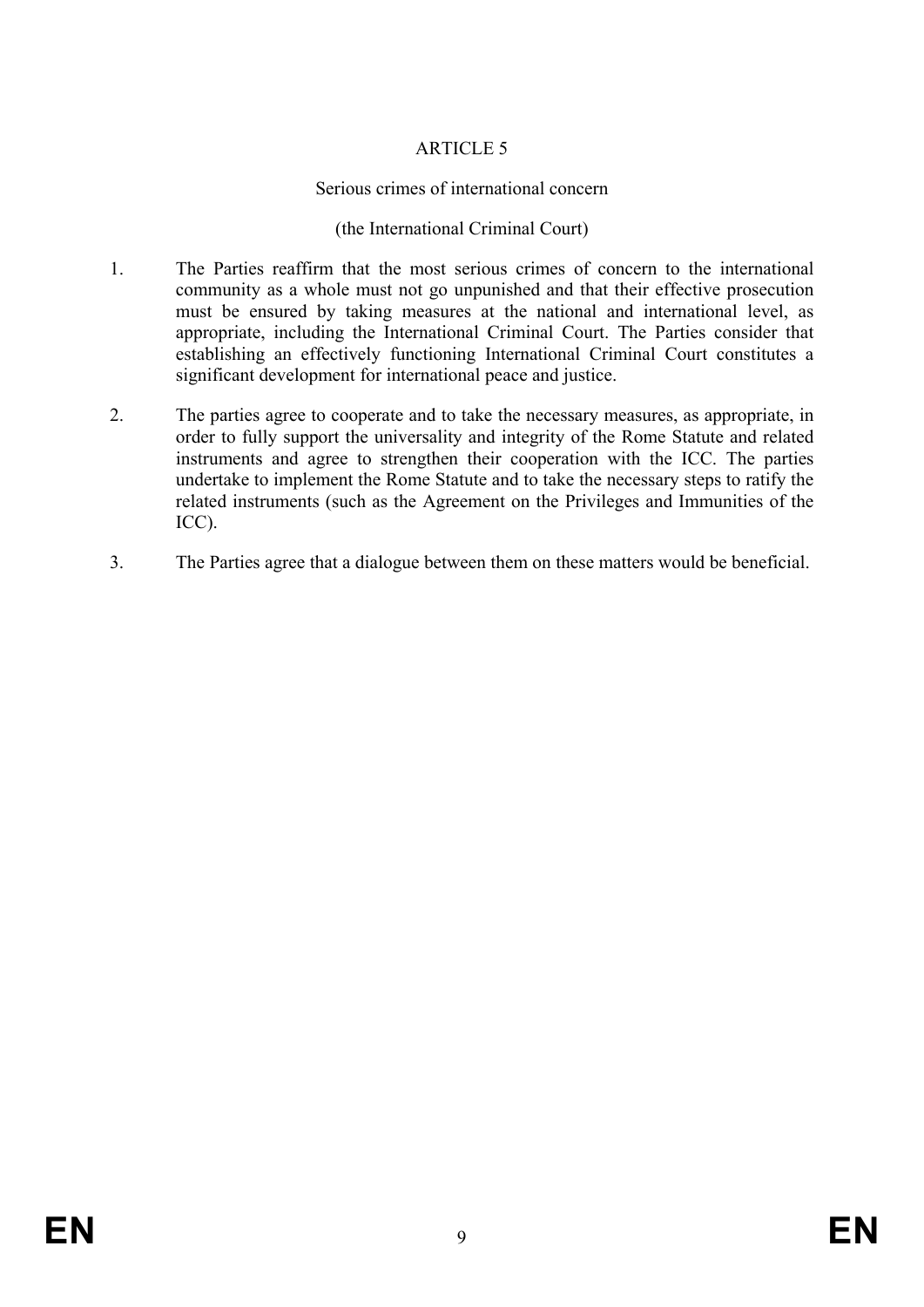### Cooperation in combating terrorism

- 1. The Parties, reaffirming the importance of the fight against terrorism, and in accordance with applicable international conventions, including international humanitarian and human rights, as well as with their respective legislation and regulations, and, taking into account the UN Global Counter Terrorism Strategy, contained in the UN General Assembly Resolution no 60/288 of 8 September 2006 agree to cooperate in the prevention and suppression of terrorist acts.
- 2. The Parties shall do so in particular:
- (a) in the framework of the full implementation of UN Security Council Resolutions 1373 and 1267 and its successor resolutions, including 1822, as well as other relevant UN resolutions, and their respective obligations under other relevant international conventions and instruments;
- (b) by exchange of information on terrorists, terrorist groups and their support networks, in accordance with international and national law;
- (c) by exchanges of views on means and methods used to counter terrorism, including in technical fields and training, and by exchange of experiences in respect of terrorism prevention;
- (d) by cooperating to deepen the international consensus on the fight against terrorism including the legal definition of terrorist acts and in particular by working towards an agreement on the Comprehensive Convention on International Terrorism;
- (e) by sharing relevant best practices in the area of protection of human rights in the fight against terrorism;
- (f) by effectively implementing and enhancing their cooperation on counter-terrorism within the ASEM framework.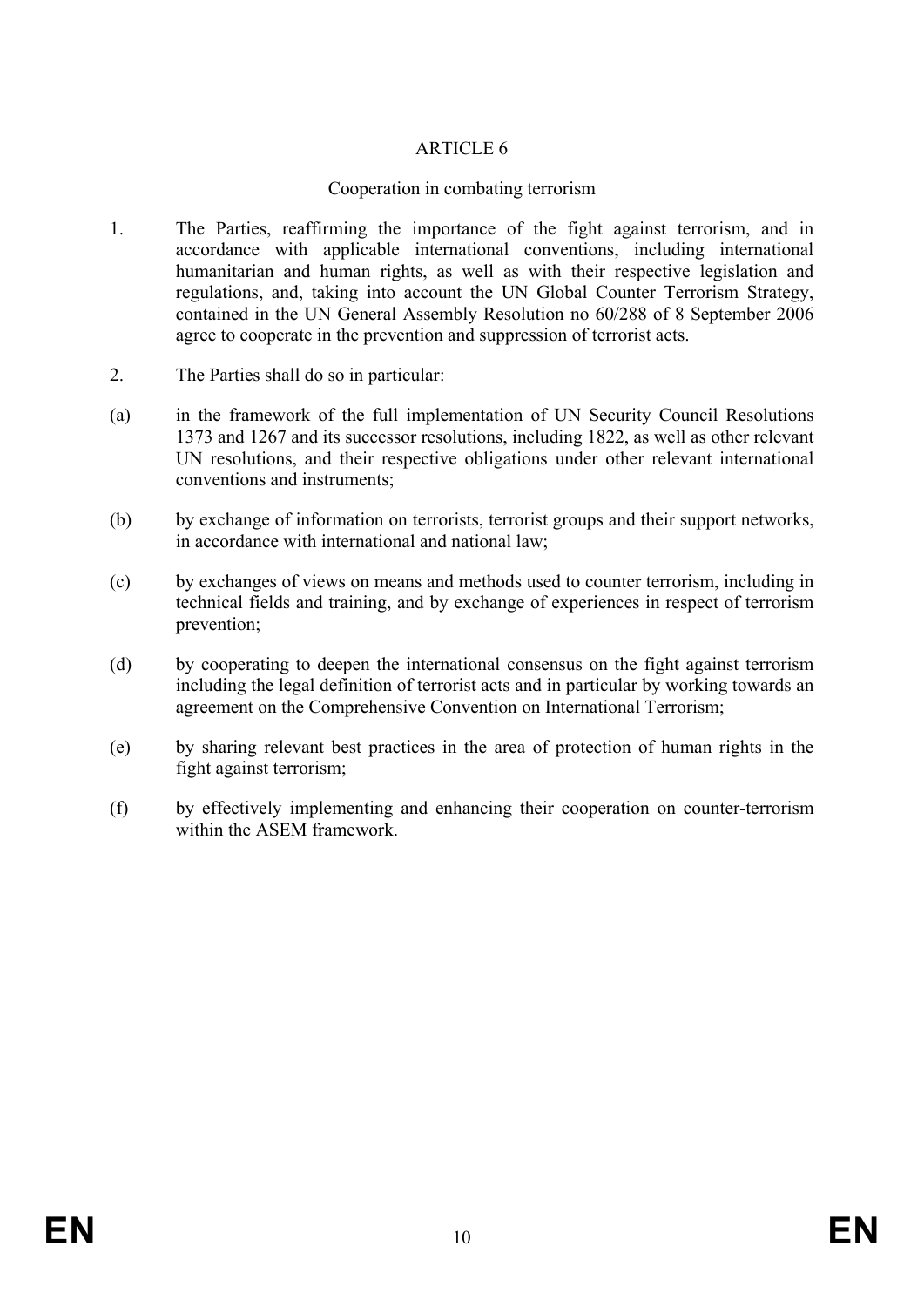## TITLE II

## BILATERAL, REGIONAL AND INTERNATIONAL COOPERATION

## ARTICLE 7

Cooperation between Mongolia and the EU on principles, norms and standards

- 1. The Parties agree to achieve European common principles, norms and standards in Mongolia, and to cooperate on promoting the exchange of information and sharing of experience with a view to introduction and implementation.
- 2. The Parties endeavour to strengthen the dialogue and cooperation between their Authorities on standardisation matters which, as agreed by the Parties, may include creation of cooperation framework which will facilitate the exchange of experts, information and expertise.

# ARTICLE 8

### Cooperation in regional and international organisations

- 1. The Parties undertake to exchange views and cooperate in regional and international fora and organisations such as the United Nations and relevant United Nations agencies, programmes and bodies, the World Trade Organisation (WTO), the Treaty on Amity and Cooperation (TAC) and the Asia-Europe Meeting (ASEM).
- 2. The Parties also agree to promote cooperation between think-tanks, academics, non governmental organisations and the media in areas covered by this Agreement. Such cooperation may in particular include organisation of training schemes, workshops and seminars, exchanges of experts, studies, and other actions agreed by the Parties.

# **ARTICLE 9**

# Regional and bilateral cooperation

1. For each sector of dialogue and cooperation under this Agreement, and while giving due emphasis to matters under bilateral cooperation, both sides will agree to carry out the related activities at bilateral or regional level or through a combination of both frameworks. In choosing the appropriate framework, the Parties will seek to maximise the impact on and reinforce the involvement of all interested parties, while making the best possible use of available resources, taking account of the political and institutional feasibility, and ensuring coherence with other activities involving the European Union and other ASEM partners.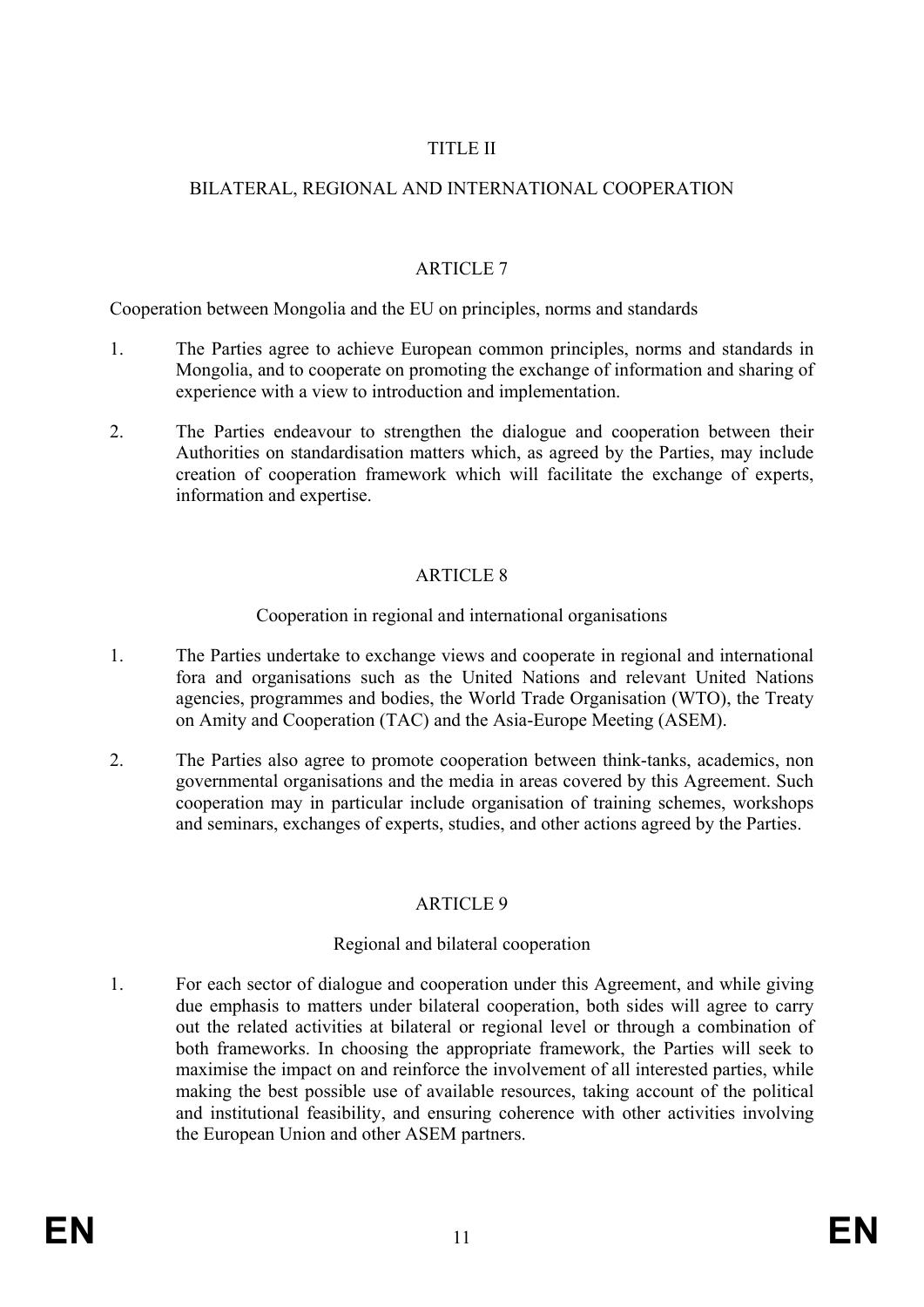2. The Parties may, as appropriate, decide to extend financial support to cooperation activities in the areas covered by the Agreement or in relation to it, in accordance with their respective financial procedures and resources.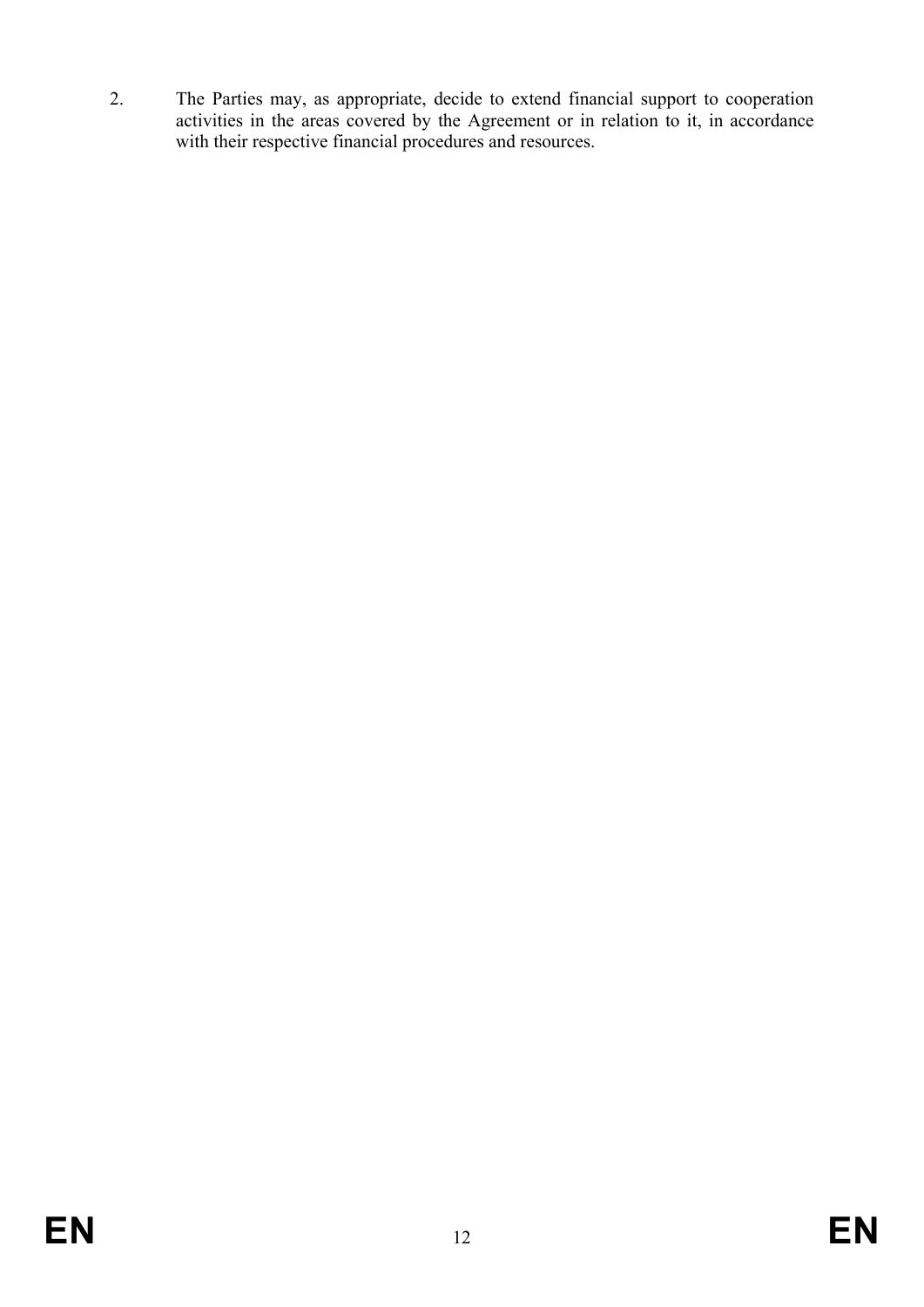### TITLE III

### COOPERATION ON SUSTAINABLE DEVELOPMENT

### ARTICLE 10

#### General Principles

- 1. The central objective of development cooperation is poverty reduction pursuing the Millennium Development Goals in the context of sustainable development and integration into the world economy. The Parties agree to hold a regular dialogue on development cooperation, in line with their respective priorities and areas of mutual interest.
- 2. The development cooperation strategies of the Parties shall aim at, inter alia:
- (a) promoting human and social development;
- (b) achieving sustained economic growth;
- (c) promoting environmental sustainability, regeneration and best practices, and the preservation of natural resources;
- (d) preventing and tackling the consequences of climate change;
- (e) supporting policies and instruments aimed at the further integration into the world economy and international trading system;
- (f) pursuing processes adhering to the Paris Declaration on Aid Effectiveness, the Accra Agenda for Action, and other international commitments aimed at improving the delivery and effectiveness of aid.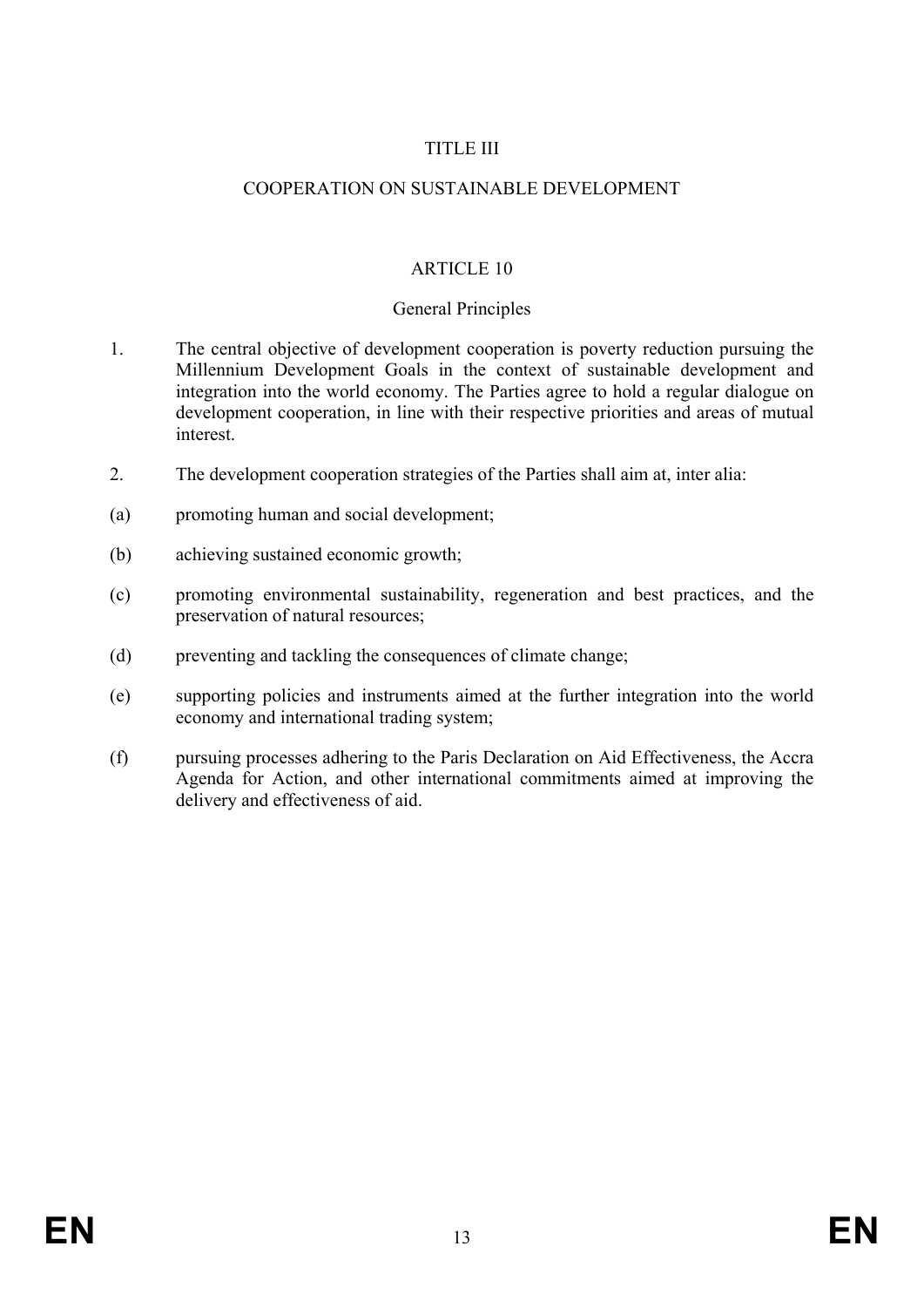## Economic development

- 1. The Parties aim to promote balanced economic growth, poverty reduction and the reduction of social economic disparities.
- 2. The Parties confirm their commitment to achieving the Millennium Development Goals and should reaffirm their commitment to the Paris Declaration of 2005 on Aid Effectiveness.
- 3. The Agreement should also aim to include commitments on social and environmental aspects of trade, reconfirming that trade should promote sustainable development in all its dimensions and it should promote the assessment of its economic, social and environmental impacts.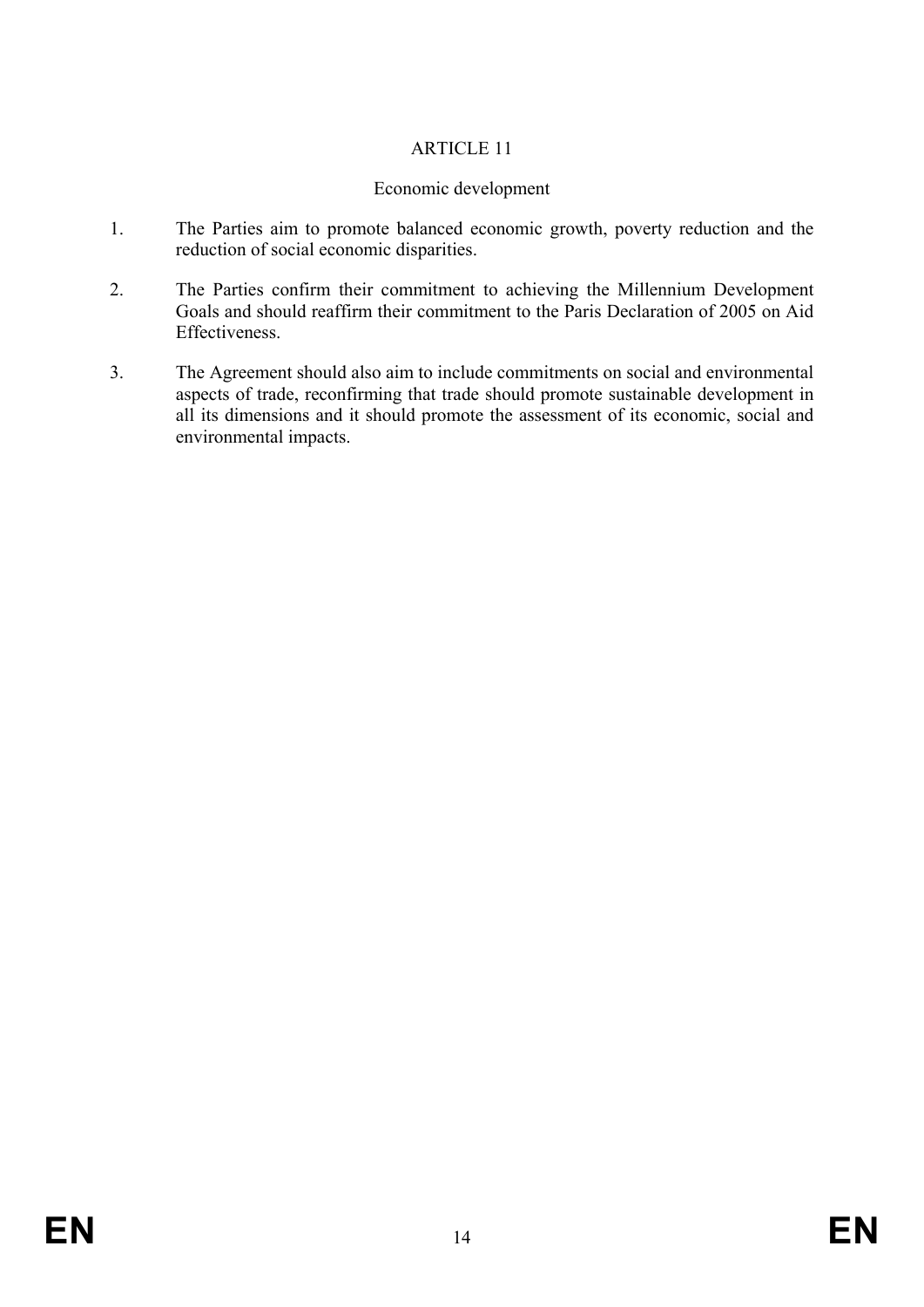## Social development

- 1. The Parties aim to underscore the need for mutually-reinforcing economic and social policies, highlight the key role of generating decent work and commit the Parties to supporting social dialogue.
- 2. The Parties aim to contribute to the effective implementation of International Labour Organisation (ILO) core labour standards, and to reinforce cooperation on employment and social issues.
- 3. The Parties furthermore aim to promote policies intended to guarantee availability and supplies of food for the population and of feed for the livestock, in an environmentally friendly and sustainable manner.

# ARTICLE 13

#### Environment

- 1. The Parties reaffirm the need for a high level of environmental protection and the conservation and management of natural resources and biological diversity, including forests, in pursuit of sustainable development.
- 2. The Parties aim to promote the ratification, implementation of and compliance with multilateral environmental agreements in the environmental area.
- 3. The Parties aim to reinforce cooperation on global environmental issues, in particular climate change.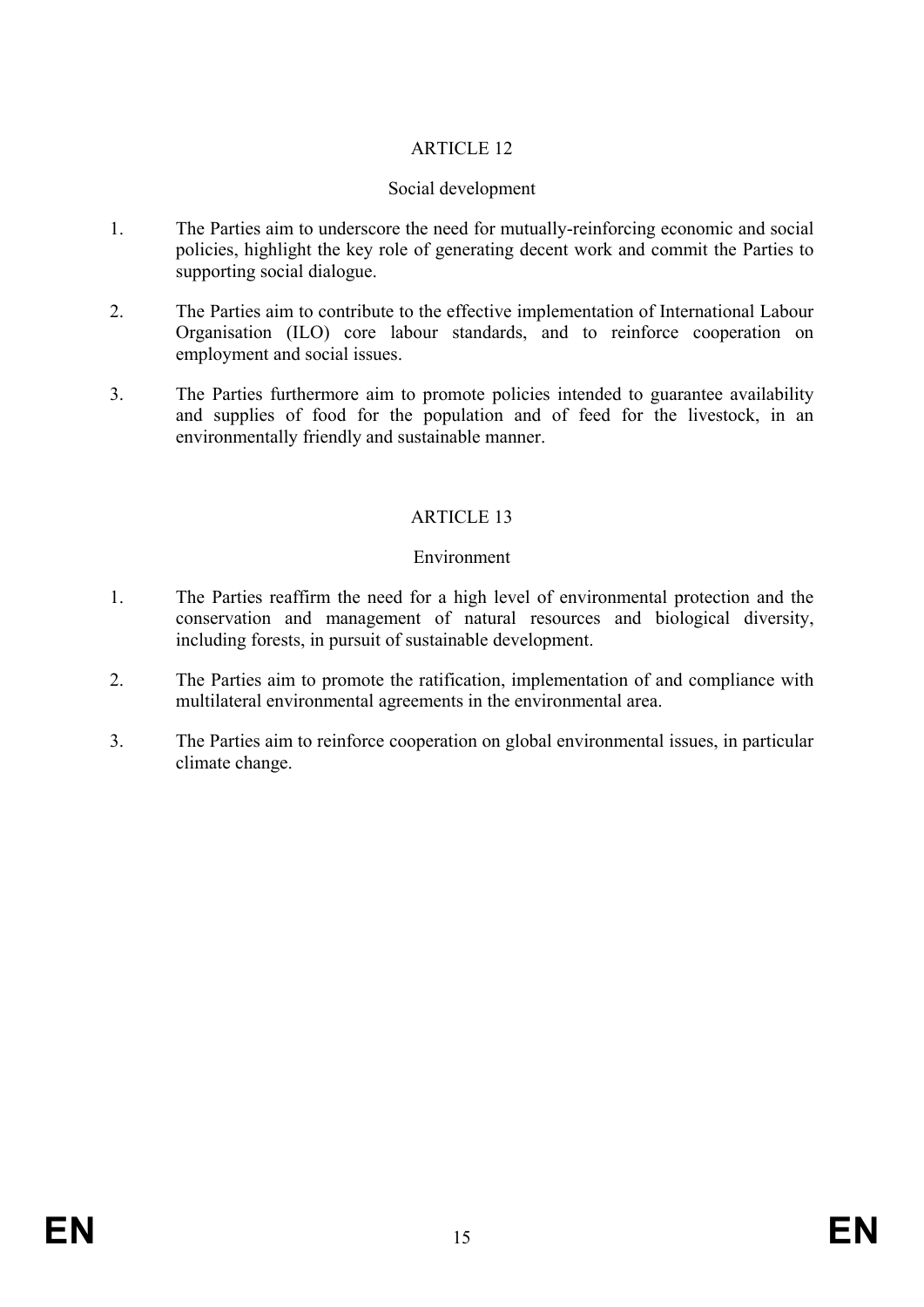### TITLE IV

### COOPERATION ON TRADE AND INVESTMENT ISSUES

### ARTICLE 14

#### General principles

- 1. The Parties shall engage in a dialogue on bilateral and multilateral trade and trade related issues with a view to strengthening bilateral trade relations and advancing the multilateral trade system.
- 2. The Parties undertake to promote the development and diversification of their reciprocal commercial exchanges to the highest possible level and to their mutual benefit. They undertake to achieve improved market access conditions by working towards the elimination of barriers to trade, in particular through the timely removal of non-tariff barriers and by taking measures to improve transparency, having regard to the work carried out by international organisations in this field.
- 3. Recognising that trade plays an indispensable role in development, and that assistance in the form of trade preferences schemes have proven beneficial to developing countries, the Parties shall endeavour to strengthen their consultation on such assistance, in full compliance with the WTO.
- 4. The Parties shall keep each other informed concerning the development of trade and trade related policies such as agricultural policy, food safety policy, consumer policy and environmental policy.
- 5. The Parties shall encourage dialogue and cooperation to develop their trade and investment relations, including the solution of commercial problems, in, among other issues, the areas referred to under Articles 10 to 27.

### ARTICLE 15

#### Sanitary and phytosanitary (SPS) issues

- 1. The Parties shall cooperate on food safety and on sanitary and phytosanitary issues to protect human, animal or plant life or health in the territory of the Parties.
- 2. The Parties shall discuss and exchange information on their respective measures as defined in the World Trade Organization (WTO) Agreement on Sanitary and Phytosanitary measures (SPS), the International Plant Protection Convention (IPPC), the World Organisation for Animal Health (OIE) and the Codex Alimentarius Commission (Codex).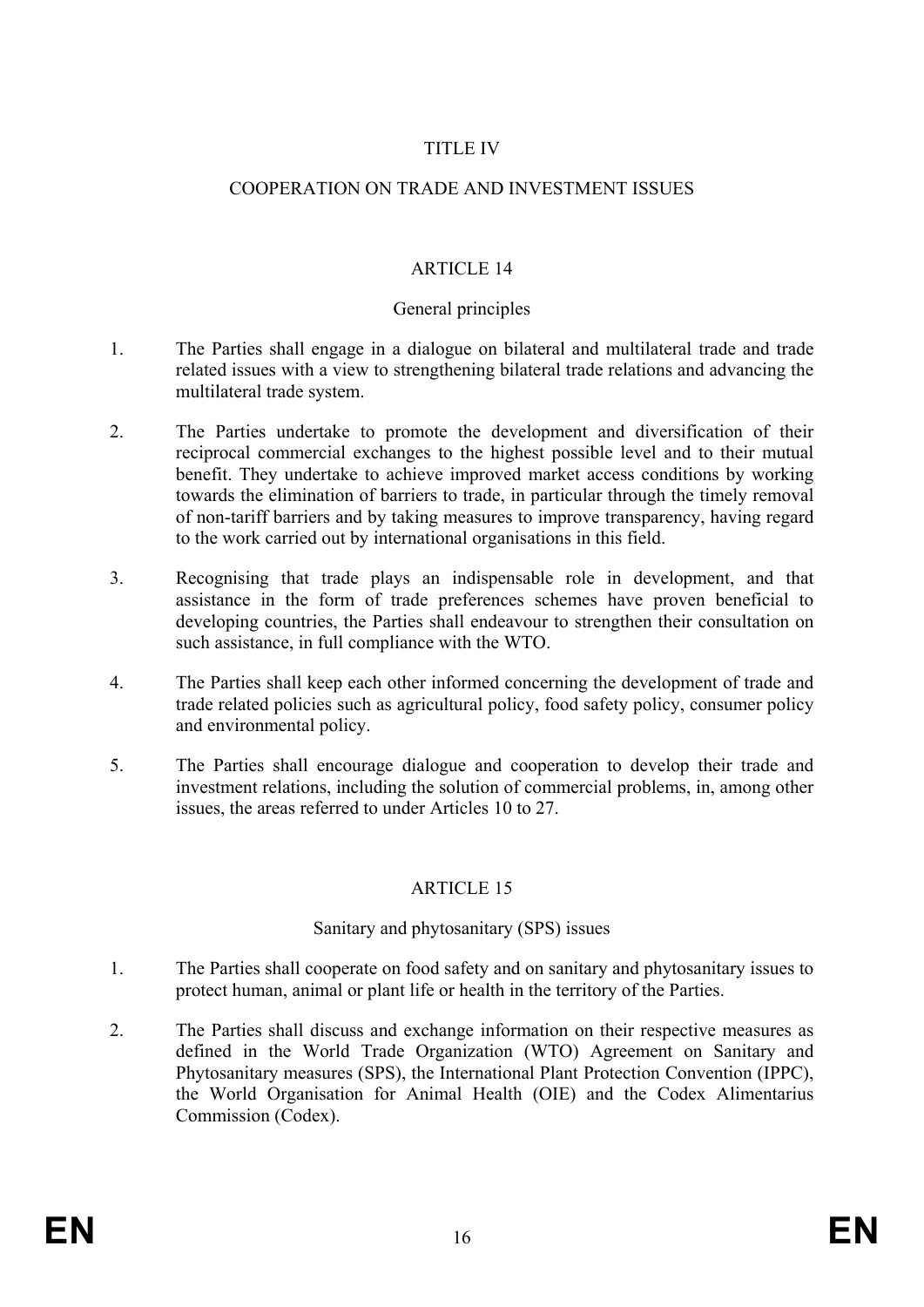- 3. The Parties agree to enhance mutual understanding and cooperation on SPS matters and animal welfare. Such capacity building shall be specific to the needs of each Party and be conducted with an aim to assist such Party in complying with the other Party's legal framework.
- 4. The Parties shall establish a timely dialogue on SPS issues upon request by either Party to consider matters relating to SPS and other urgent related issues under this Article.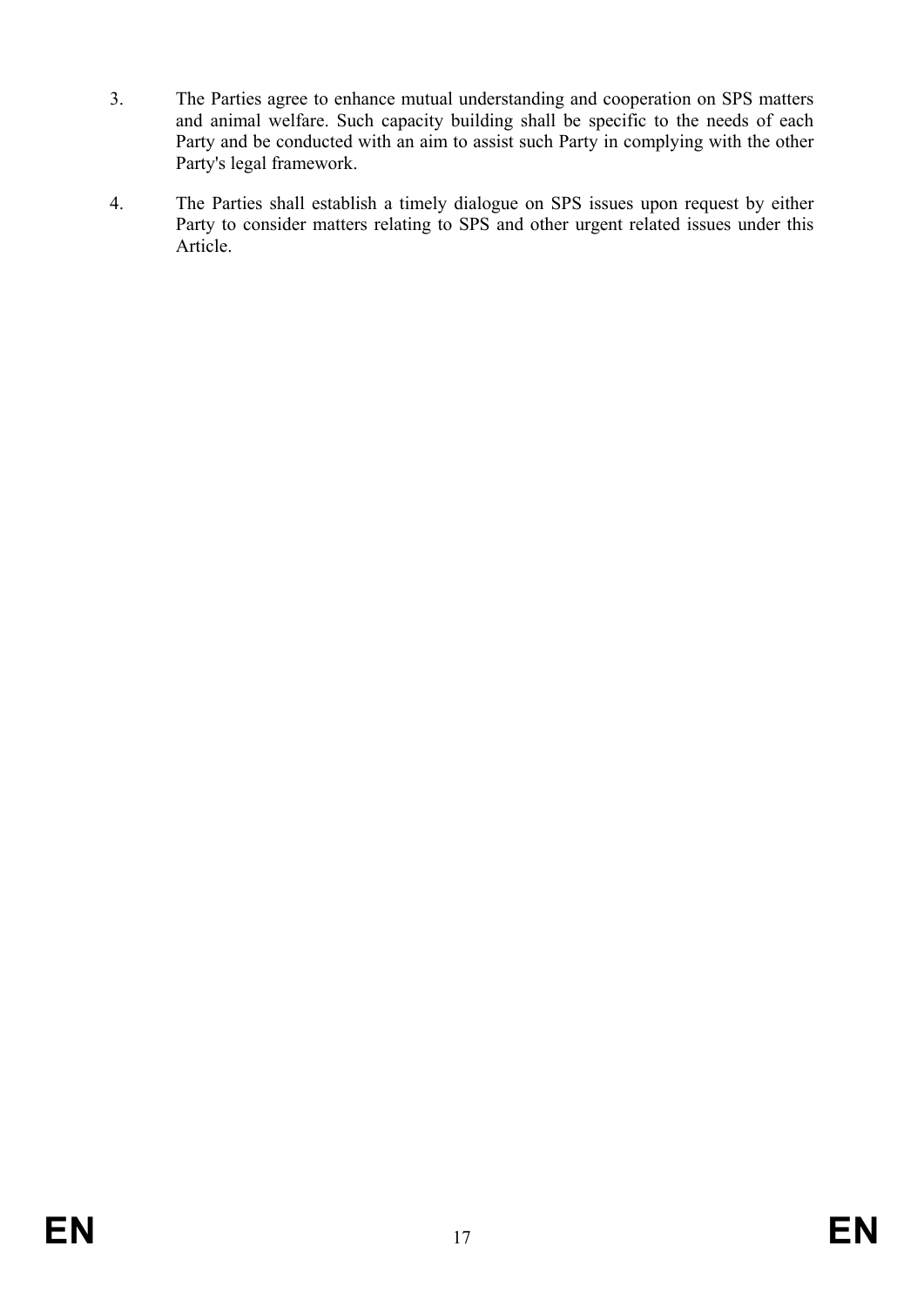### Technical Barriers to Trade (TBT)

The Parties shall promote the use of international standards and cooperate and exchange information on standards, conformity assessment procedures and technical regulations, especially within the framework of the WTO Agreement on Technical Barriers to Trade (TBT).

### ARTICLE 17

#### Customs cooperation

- 1. The Parties will pay special attention to increasing the security and safety dimension of international trade, including transport services, an effective and efficient customs enforcement of intellectual property rights, ensuring a balanced approach between trade facilitation and the fight against fraud and irregularities.
- 2. Without prejudice to other forms of cooperation, provided for under this Agreement, the Parties state their interest in considering, in the future, the conclusion of protocols on customs cooperation and mutual assistance, within the institutional framework laid down in this Agreement.

#### ARTICLE 18

#### Trade facilitation

The Parties shall share experience in and examine possibilities to simplify import, export, transit and other customs procedures, increase the transparency of customs and trade regulations, develop customs cooperation and effective mutual administrative assistance mechanisms and seek convergence of views and joint action in the context of relevant international initiatives including trade facilitation.

#### **ARTICLE 19**

#### Investment

The Parties shall encourage a greater flow of investment through the development of an attractive and stable environment for reciprocal investment through a consistent dialogue, aimed at enhancing understanding and cooperation on investment issues, exploring administrative mechanisms to facilitate investment flows, and promoting stable, transparent, open and non-discriminatory rules for investors.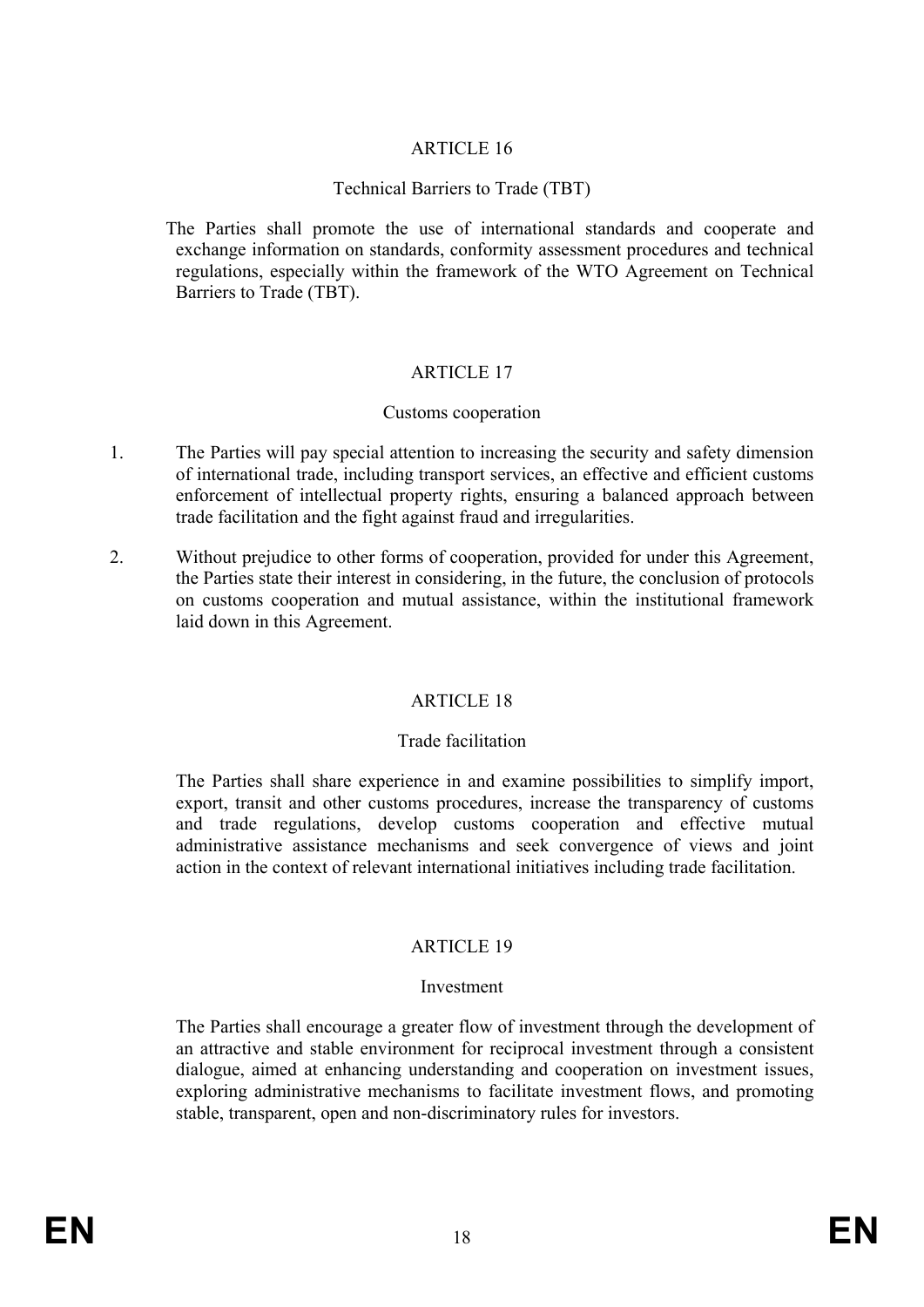#### Competition policy

The Parties shall promote the effective establishment and application of competition rules and the dissemination of information in order to foster transparency and legal certainty for enterprises operating in each other's markets. The Parties should exchange views on issues related to anti competitive practice which could adversely affect bilateral trade and investment flows.

#### ARTICLE 21

#### Services

The Parties shall establish a consistent dialogue notably aimed at exchanging information on their respective regulatory environments, promoting access to each other's markets, promoting access to sources of capital and technology, and promoting trade in services between both regions and in third countries' markets.

#### ARTICLE 22

#### Capital movements

The Parties shall endeavour to facilitate the movement of capital in order to promote the objectives of the Agreement.

### ARTICLE 23

#### Government procurement

The Parties shall aim to set procedural rules, including adequate transparency and challenge provisions that support the setting-up of an effective procurement system promoting optimal value for money in public purchasing and facilitate international trade.

The Parties shall work to achieve a reciprocal opening of their government procurement market, with a view to gaining mutual benefit.

#### ARTICLE 24

#### Transparency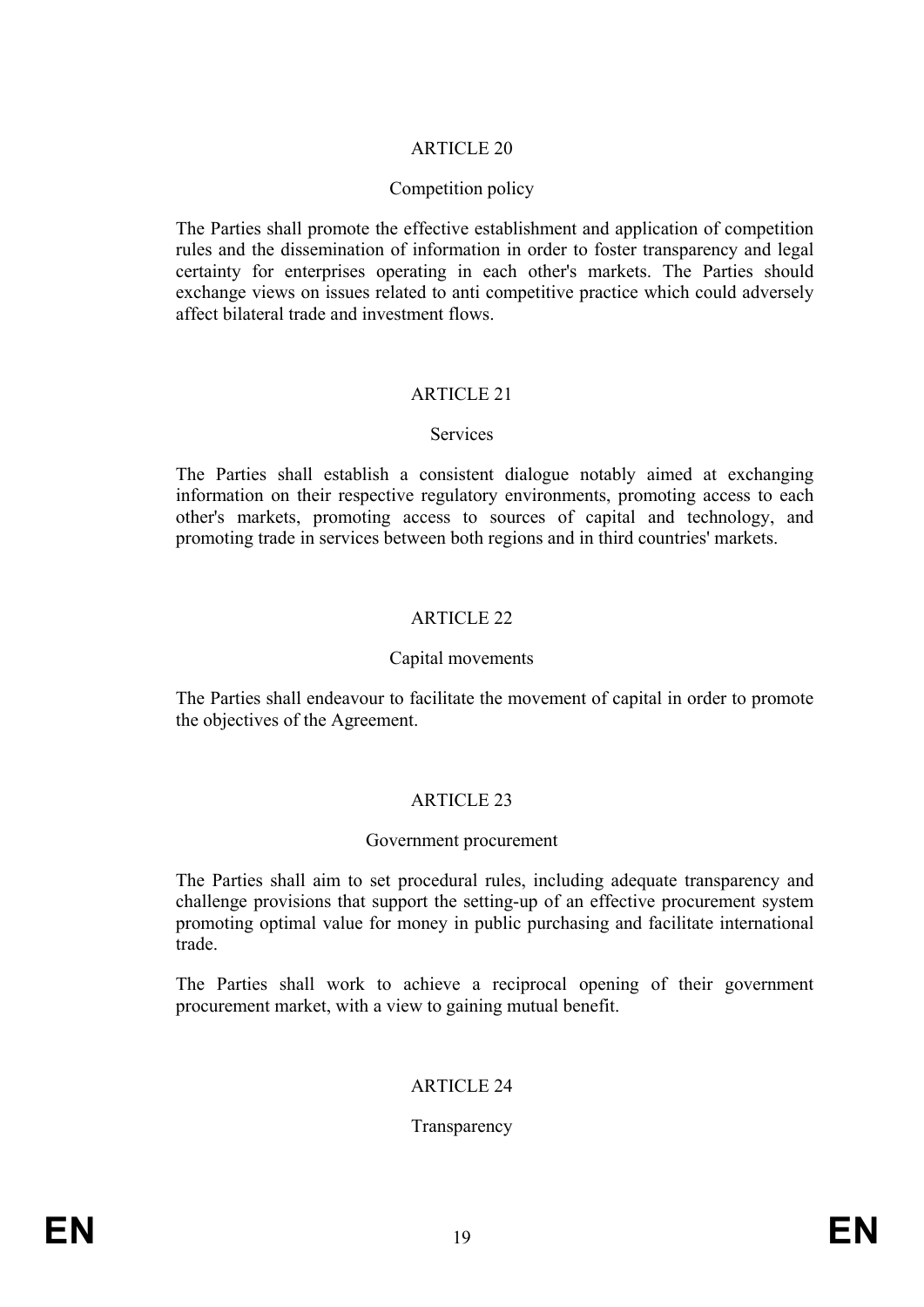The Parties recognise the importance of transparency and due process in the administration of their trade related laws and regulations, and to this end they reaffirm their commitments as set out in Article X of the GATT 1994 and Article III of the GATS.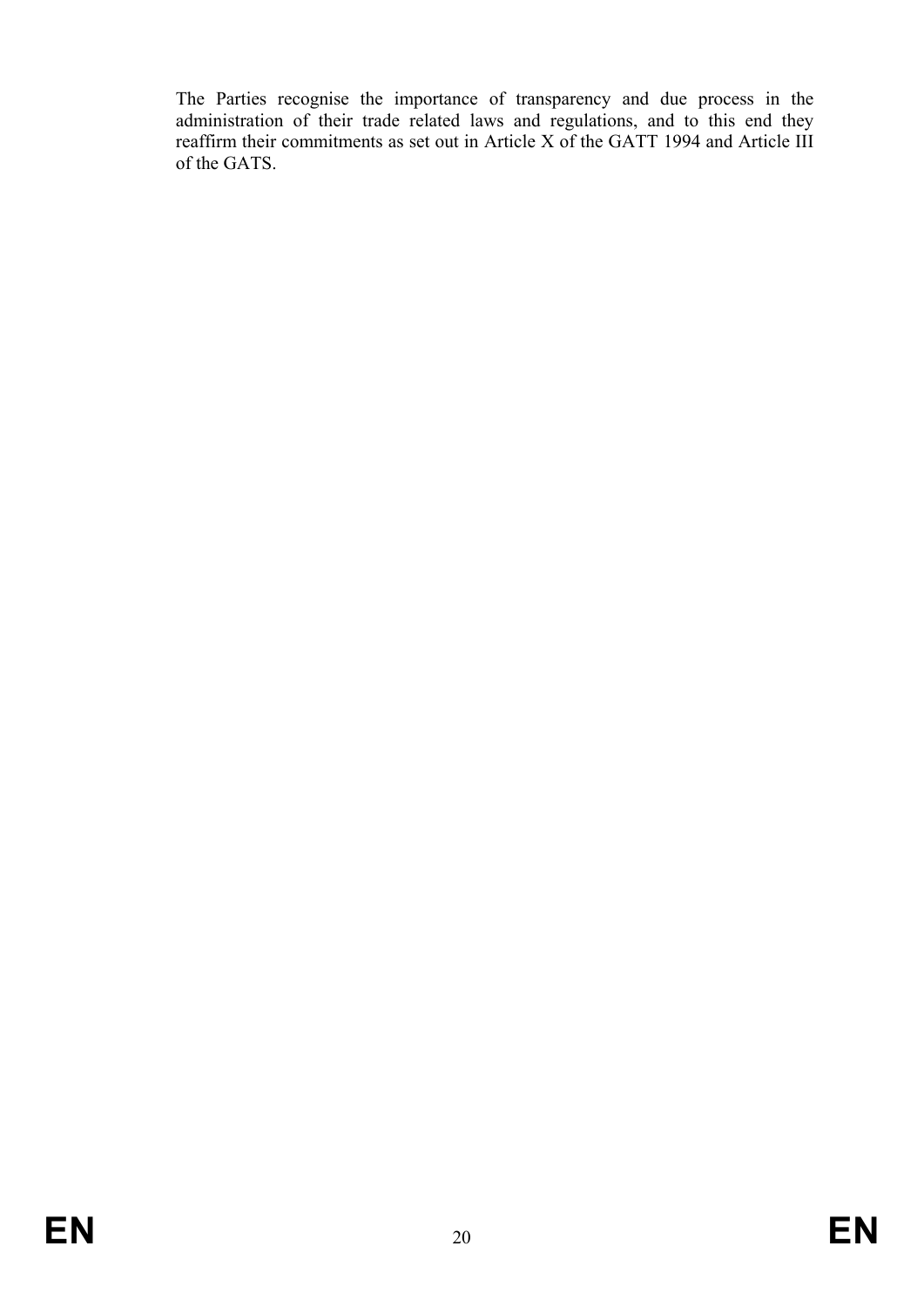#### Raw materials

1. The Parties agree to strengthen cooperation and promotion of mutual understanding between both sides in the field of raw materials.

2. This cooperation and promotion of mutual understanding should address topics such as the regulatory framework for raw materials sectors (including governance of mining income for socioeconomic development; and environmental protection and safety regulations in relation to the mining and raw material sectors) and trade in raw materials. With a view to foster greater cooperation and mutual understanding, either Party may request ad hoc meetings related to raw materials.

3. The Parties recognize that a transparent, non-discriminatory, non distortive rules based environment is the best way to create an environment favourable to foreign direct investment in the production and trade of raw materials.

4. The Parties, taking into account their respective economic policies and objectives and with a view to fostering trade, agree to promote cooperation in the removal of barriers to trade in raw materials.

5. Upon request by either Party, any matter concerning trade in raw materials could be raised and discussed during the Joint Committee and Subcommittee meetings, which shall have the power to take decisions thereon pursuant to Article 56 in line with the principles set out in the paragraphs above.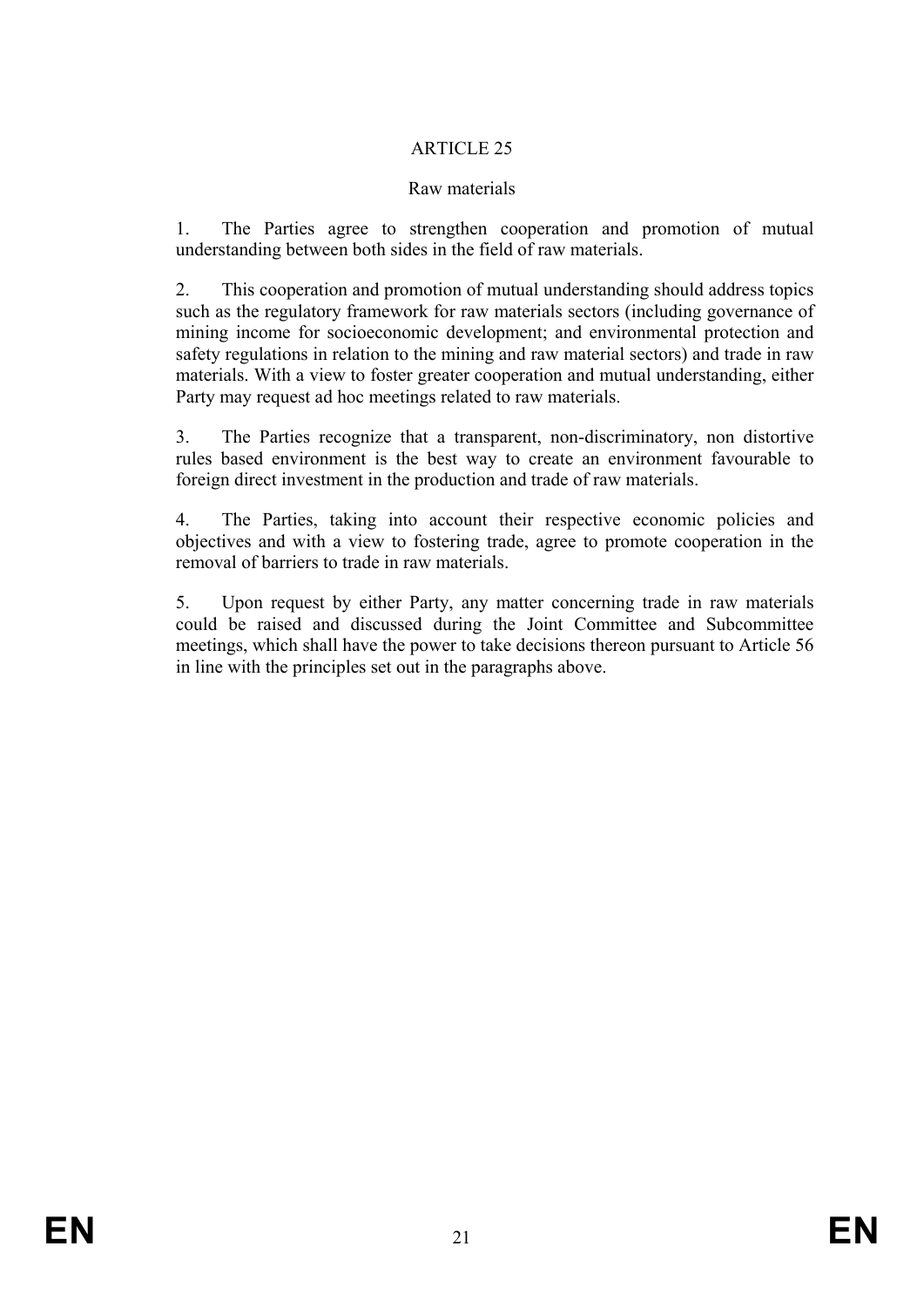### Regional policy

The Parties shall encourage the regional development policy.

### ARTICLE 27

#### Intellectual property protection

1. The Parties reaffirm the great importance they attach to the protection of intellectual property rights and undertake to establish the appropriate measures with a view to ensuring adequate and effective protection and enforcement of such rights, notably relating to the infringement of intellectual property rights.

Furthermore, the Parties agree to conclude as soon as possible a bilateral Agreement on Geographical Indications.

2. The Parties shall exchange information and experience on issues such as the practice, promotion, dissemination, streamlining, management, harmonisation, protection and effective application of intellectual property rights, the prevention of infringements of such rights, the fight against counterfeiting and piracy, namely through customs cooperation and other appropriate forms of cooperation, and the establishment and strengthening of organisations for the control and protection of such rights. The Parties shall assist each other in improving intellectual property protection, utilisation and commercialisation based upon the European experience, and enhancing dissemination of knowledge thereof.

### ARTICLE 28

#### Subcommittee on Trade and Investment

1. A Subcommittee on Trade and Investment is hereby established.

2. The Subcommittee shall assist the Joint Committee in the performance of its tasks, by dealing with all areas covered by this Chapter.

3. The Subcommittee shall establish its rules of procedure.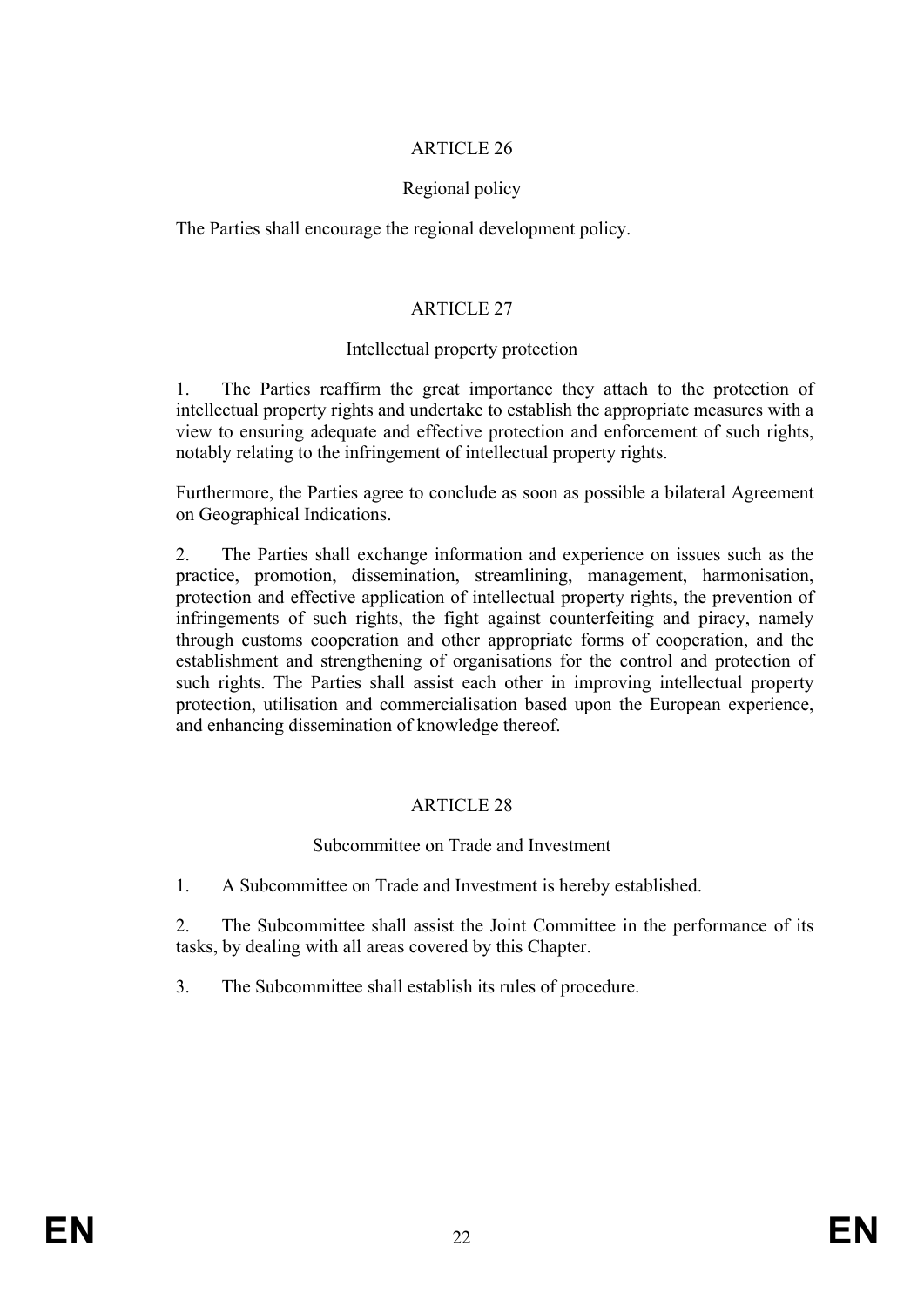## TITLE V

### COOPERATION IN THE AREA OF JUSTICE, FREEDOM AND SECURITY

#### ARTICLE 29

#### Rule of law and legal cooperation

1. In their cooperation in the area of justice, freedom and security the Parties shall attach particular importance to the consolidation of the rule of law and the reinforcement of institutions at all levels in the areas of law enforcement and the administration of justice in particular.

2. Cooperation between the Parties will also include mutual exchange of information concerning legal systems and legislation. The Parties shall endeavour to develop mutual legal assistance within the existing legal framework.

### ARTICLE 30

#### Protection of personal data

1. The Parties agree to cooperate in order to improve the level of protection of personal data to the highest international standards, such as those contained, inter alia, in the UN Guidelines for the Regulation of Computerized Personal Data Files (UN General Assembly Resolution 45/95 of 14 December 1990).

2. Cooperation on protection of personal data may include, inter alia, technical assistance in the form of exchange of information and expertise.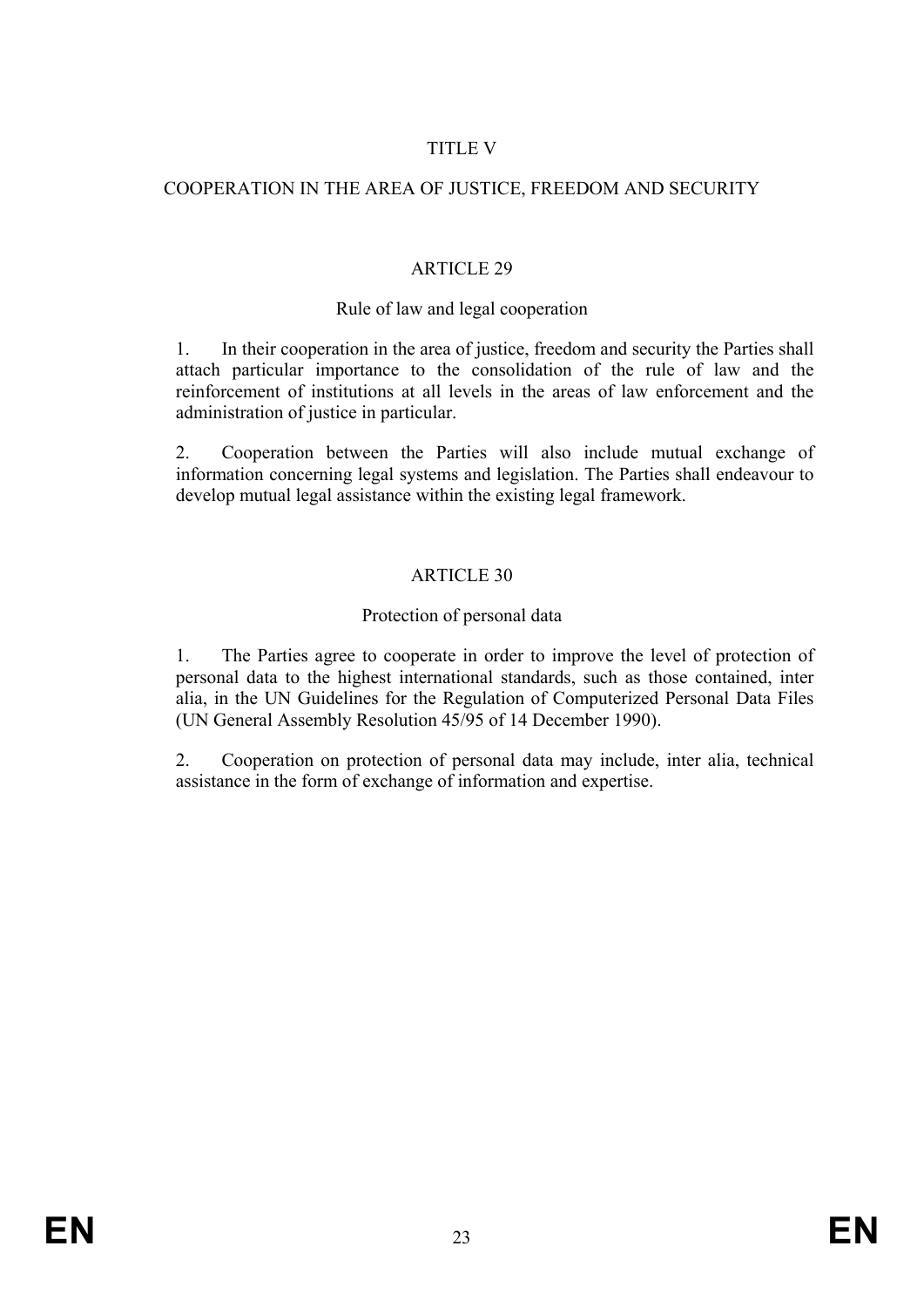### Cooperation on migration

1. Parties shall establish cooperation aimed at preventing illegal immigration and illegal presence of physical persons of their nationality on their respective territories.

2. In the framework of the cooperation to prevent illegal immigration, the Parties agree to readmit, without undue delay, their nationals who do not, or who no longer fulfil the conditions in force for entry to, presence in or residence on the territory of the other Party. To this end, the Parties will provide their nationals with appropriate identity documents for such purposes. Where the person to be readmitted does not possess any documents or other proofs of his or her nationality, the competent diplomatic and consular representations of the Member State concerned or Mongolia shall, upon request by Mongolia or the Member State concerned, make arrangements to interview the person in order to establish his or her nationality.

3. The EU will assist financially with the implementation of this understanding through relevant bilateral cooperation instruments.

4. Parties agree to negotiate, upon request by either Party, an agreement between the EU and Mongolia regulating the specific obligations for readmission of their nationals, and including an obligation for nationals of other countries and stateless persons.

# ARTICLE 32

### Cooperation against illicit drugs

1. The Parties shall cooperate to ensure a balanced approach through effective coordination between the competent authorities including from the health, justice, customs and interior sectors and other relevant sectors, with the aim of reducing the supply of, trafficking in and demand for illicit drugs, and with due regard to human rights. This cooperation shall also aim to reduce drug related harm, to address synthetic drug production, trafficking and use and to achieve a more effective prevention of diversion of drug precursors used for the illicit manufacture of narcotic drugs and psychotropic substances.

2. The Parties shall agree on means of cooperation to attain these objectives. Actions shall be based on commonly agreed principles along the lines of the relevant international conventions, the Political Declaration and the Special Declaration on the Guiding Principles of Drug Demand Reduction, approved by the Twentieth United Nations General Assembly Special Session (UNGASS) on Drugs in June 1998 and the Political Declaration and Plan of Action adopted at the 52nd session of the United Nations Commission on Narcotic Drugs in March 2009.

3. The cooperation between the Parties shall comprise technical and administrative assistance in particular in the following areas: drafting of national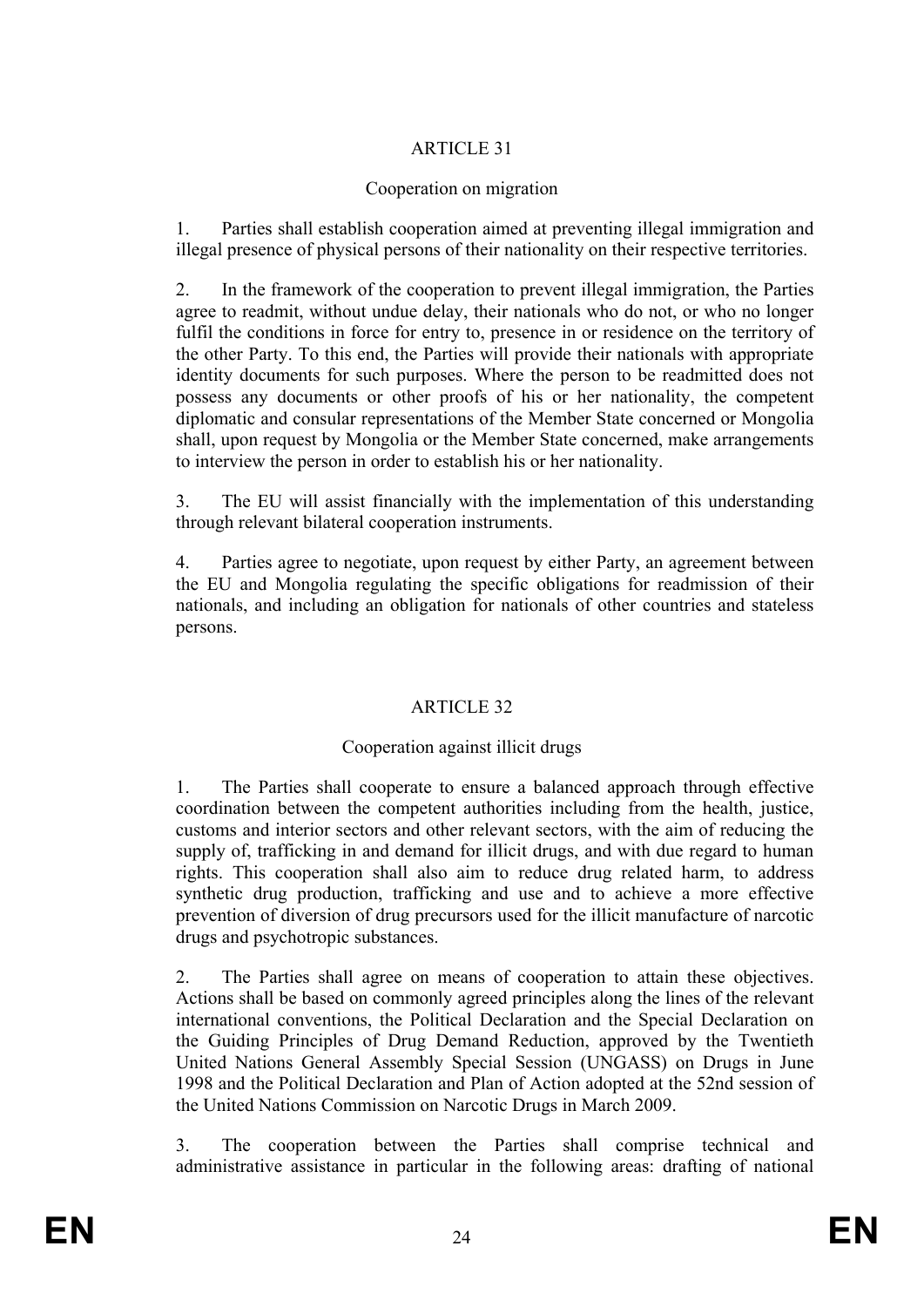legislation and policies; establishment of national institutions and information centres; support for civil society efforts in the area of drugs and efforts to reduce demand for, and the harm from drugs; training of personnel; drug related research; and prevention of diversion of drug precursors used for the illicit manufacture of narcotic drugs and psychotropic substances. The Parties may agree to include other areas.

### ARTICLE 33

#### Cooperation against organised crime and corruption

The Parties agree to cooperate in combating organised, economic and financial crime as well as corruption. Such cooperation aims in particular at implementing and promoting relevant international standards and instruments such as the UN Convention against Transnational Organised Crime and its supplementing Protocols and the UN Convention against Corruption.

#### ARTICLE 34

#### Cooperation in combating money laundering and terrorism financing

1. The Parties agree on the need to work towards and to cooperate on preventing the use of their financial system and designated non-financial businesses and professions to launder the proceeds of all criminal activities such as drug trafficking and corruption.

2. Both Parties agree to promote technical and administrative assistance aimed at the development and implementation of regulations and the efficient functioning of mechanisms to combat money laundering and terrorism financing. In particular, cooperation shall allow exchanges of relevant information within the framework of respective legislations and the adoption of appropriate standards to combat money laundering and the financing of terrorism equivalent to those adopted by the Union and the international bodies active in this area, such as the Financial Action Task Force (FATF).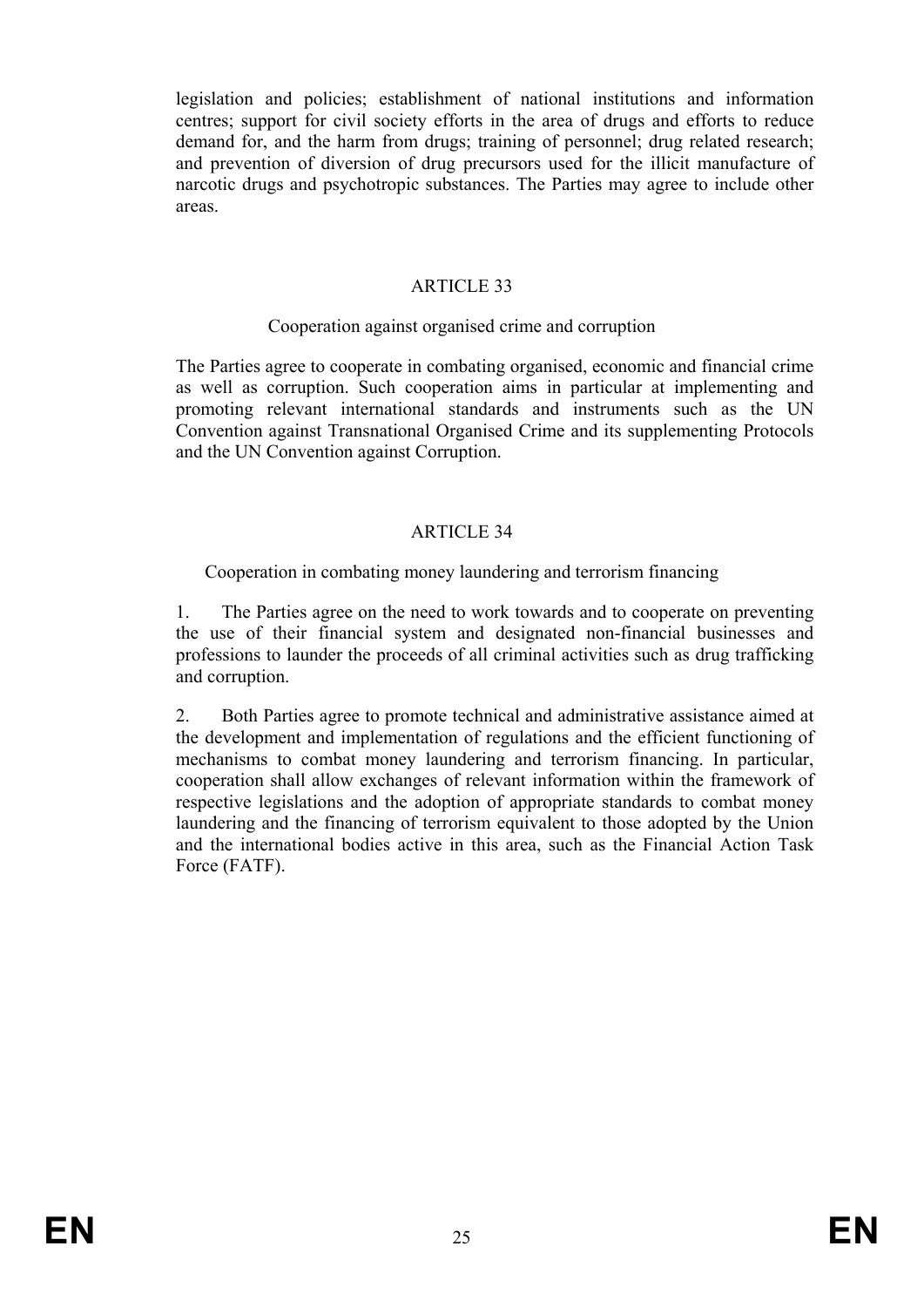### TITLE VI

## COOPERATION IN OTHER SECTORS

### ARTICLE 35

#### Cooperation in human rights

1. The Parties agree to cooperate in the promotion and effective protection of human rights, including with regard to the ratification and implementation of international human rights instruments.

2. Such cooperation may include, inter alia:

(a) supporting the development and implementation of a national action plan on human rights;

(b) human rights promotion and education;

(c) strengthening of national and regional human rights-related institutions;

(d) the establishment of a meaningful, broad-based human rights dialogue;

(e) strengthening of cooperation within the human rights-related institutions of the United Nations.

### ARTICLE 36

#### Cooperation on financial services

1. The Parties agree to achieve closer common rules and standards, and to strengthen cooperation with a view to improving accounting, supervisory and regulatory systems of banking, insurance and other parts of the financial sector.

2. The Parties shall cooperate to develop legal regulatory framework, infrastructure, and human resources as well as to introduce corporate governance and international standards on accounting into the capital market of Mongolia within the framework of bilateral cooperation in accordance with the GATS and WTO Commitment on Mutual Understanding Paper of Financial services.

### ARTICLE 37

### Economic policy dialogue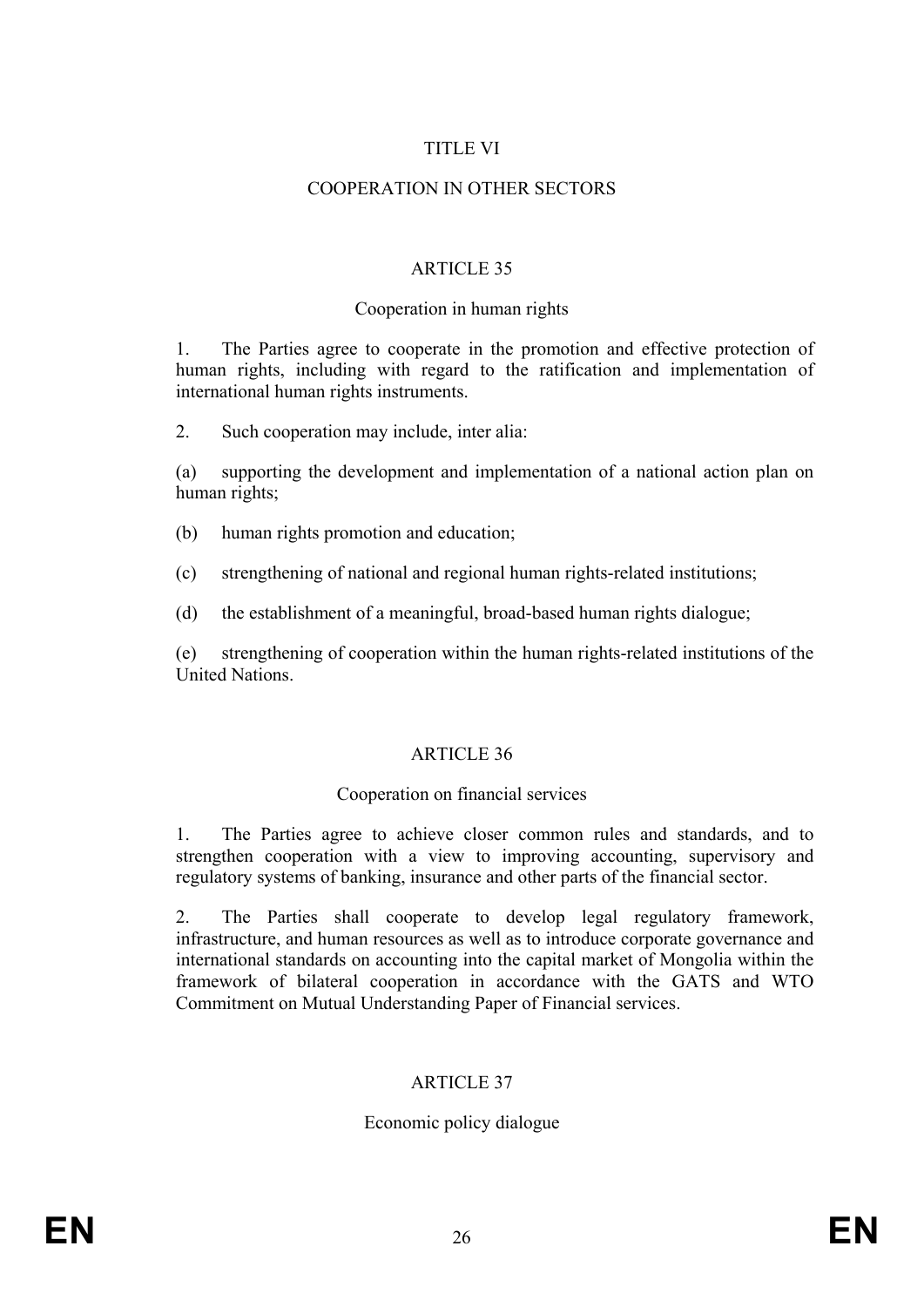1. The Parties agree to cooperate on promoting the exchange of information on their respective economic trends and policies, and the sharing of experience with the coordination of economic policies in the context of regional economic cooperation and integration.

2. The Parties endeavour to deepen the dialogue between their authorities on economic matters which, as agreed by the Parties, may include areas such as monetary policy, fiscal policy, including business taxation, public finance, and macroeconomic stabilisation and external debt.

3. The Parties shall cooperate and promote a mutual understanding between both sides in the field of economic diversification and industrial development.

#### ARTICLE 38

#### Good governance in the tax area

With a view to strengthening and developing economic activities while taking into account the need to develop an appropriate regulatory framework, the Parties recognise and commit themselves to implement the principles of good governance in the tax area as subscribed to by Member States at Union level. To that effect, without prejudice to Union and Member States' competences, the Parties will improve international cooperation in the tax area, facilitate the collection of legitimate tax revenues, and develop measures for the effective implementation of the abovementioned principles.

#### ARTICLE 39

#### Industrial policy and SME cooperation

The Parties, taking into account their respective economic policies and objectives, agree to promote industrial policy cooperation in all fields deemed suitable, with a view to improving the competitiveness of small and medium-sized enterprises, inter alia through:

(a) exchanging information and experience on creating framework conditions for small and medium-sized enterprises to improve their competitiveness;

(b) promoting contacts between economic operators, encouraging joint investments and establishing joint ventures and information networks notably through existing European Union horizontal programmes, stimulating in particular transfers of soft and hard technology between partners;

(c) providing information and stimulating innovation and exchanging good practices on access to finance, including for micro- and small enterprises;

(d) facilitating and supporting the relevant activities established by the private sectors of both sides;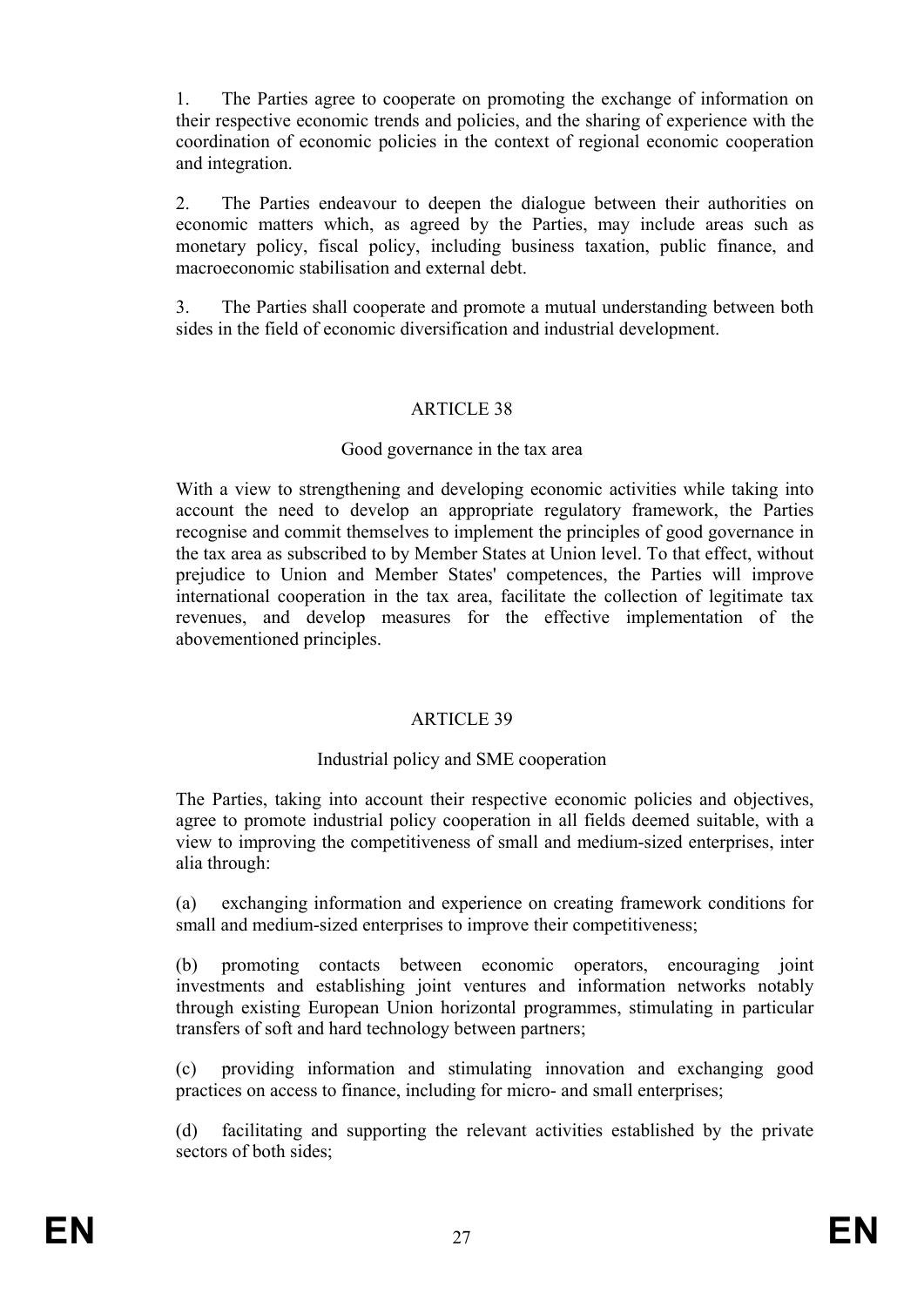(e) promoting decent work, corporate social responsibility and accountability and encouraging responsible business practices, including sustainable consumption and production. This cooperation shall also take account of the consumer dimension, such as product information and the consumer's role in the market;

(f) joint research projects in selected industrial areas and cooperation on standards and conformity assessment procedures and technical regulations, as mutually agreed;

(g) assistance through information on modernizing techniques and technologies of leather processing waste water cleaning facilities;

(h) exchanging information and recommending partners and cooperation opportunities in the field of trade and investment through mutually accessible existing networks;

(i) supporting cooperation between both sides' private businesses, especially between SMEs;

(j) considering to negotiate an additional agreement on information exchanges, workshops on intensifying cooperation and other promotional events between SMEs of both sides;

(k) providing information on technical assistance for exporting food and agricultural products to the European market within the scope of the preferential system of the European Union.

### ARTICLE 40

### Tourism

1. Guided by the World Tourism Organization's Global Code of Ethics for Tourism, and by the sustainability principles underpinning the "Local Agenda 21 process", the Parties shall aim to improve the exchange of information and establish best practice in order to ensure the balanced and sustainable development of tourism.

2. The Parties agree to develop cooperation on safeguarding and maximising the potential of natural and cultural heritage, mitigating the negative impacts of tourism, and enhancing the positive contribution of the tourism business to the sustainable development of local communities, inter alia by developing eco-tourism, while respecting the integrity and interests of local and indigenous communities, and improving training in the tourism industry.

# ARTICLE 41

### Information society

1. Recognising that information and communication technologies are key elements of modern life and of vital importance to economic and social development,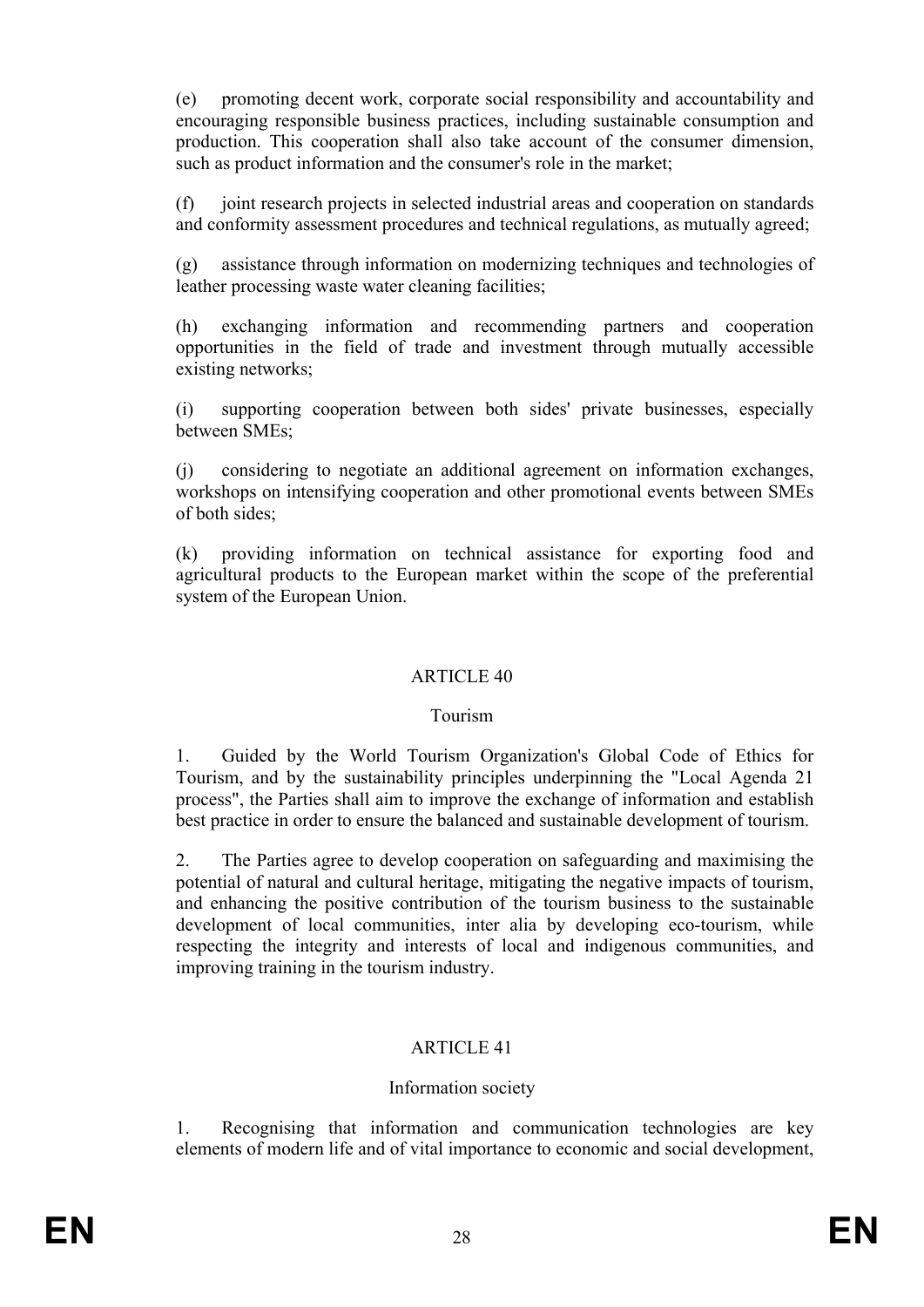the Parties endeavour to exchange views on their respective policies in this field with a view to promoting economic development.

2. Cooperation in this area shall, inter alia, focus on:

(a) participation in the comprehensive regional dialogue on the different aspects of the information society, in particular electronic communications policies and regulation including universal service, licensing and general authorisations, protection of privacy and personal data, and the independence and efficiency of the regulatory authority;

(b) interconnection and interoperability of the Parties' and Asian networks and services;

(c) standardisation and dissemination of new information and communications technologies;

(d) promotion of research cooperation between the Parties in the area of information and communications technologies;

(e) cooperation on digital television including exchange of experiences on deployment, regulatory aspects and in particular spectrum management and research;

(f) cooperation on joint research projects in the area of information and communications technologies;

(g) security aspects of information and communications technologies as well as fighting cyber crime;

- (h) conformity assessment of telecommunications, including radio equipment;
- (i) cooperation on broadband network development;

(j) exchange of information on competition policy of information and communications technologies.

### ARTICLE 42

#### Audiovisual and media

The Parties will encourage, support and facilitate exchanges, cooperation and dialogue between their relevant institutions and agents in the areas of audiovisual and media. They agree to establish a regular policy dialogue in these areas.

### ARTICLE 43

#### Scientific and technological cooperation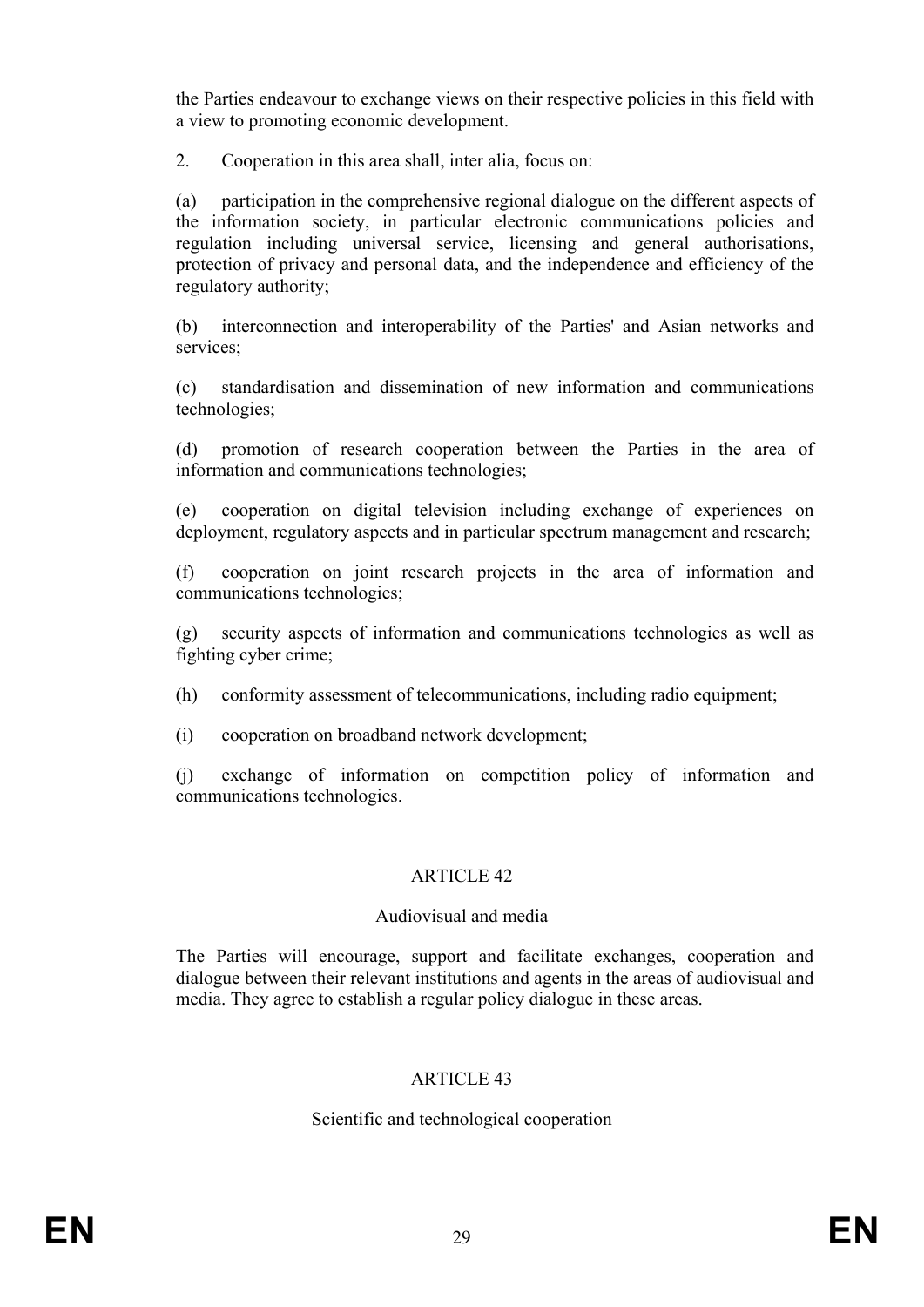1. The Parties agree to cooperate in the field of scientific research and technological development (RTD) in areas of mutual interest and benefit.

2. The aims of such cooperation shall be to:

(a) encourage exchanges of information and sharing of know-how on science and technology, including on the implementation of policies and programmes;

(b) promote research partnerships between the Parties' scientific communities, research centres, universities and industry;

(c) promote training and mobility of researchers;

(d) encourage the participation of their respective higher education institutions, research centres and industry, including small and medium-sized enterprises in their respective RTD programmes.

3. Cooperation may take the form of joint research projects and exchanges, meetings and training of researchers through international training and mobility schemes and exchange programmes, providing for the maximum dissemination of the results of research, learning and best practices.

4. These cooperation activities shall be in accordance with the laws and regulations of both parties. They are based on the principles of reciprocity, fair treatment and mutual benefit, and ensure an effective protection of intellectual property.

5. The Parties agree to make all efforts to increase public awareness about possibilities offered by their respective programmes for science and technology cooperation.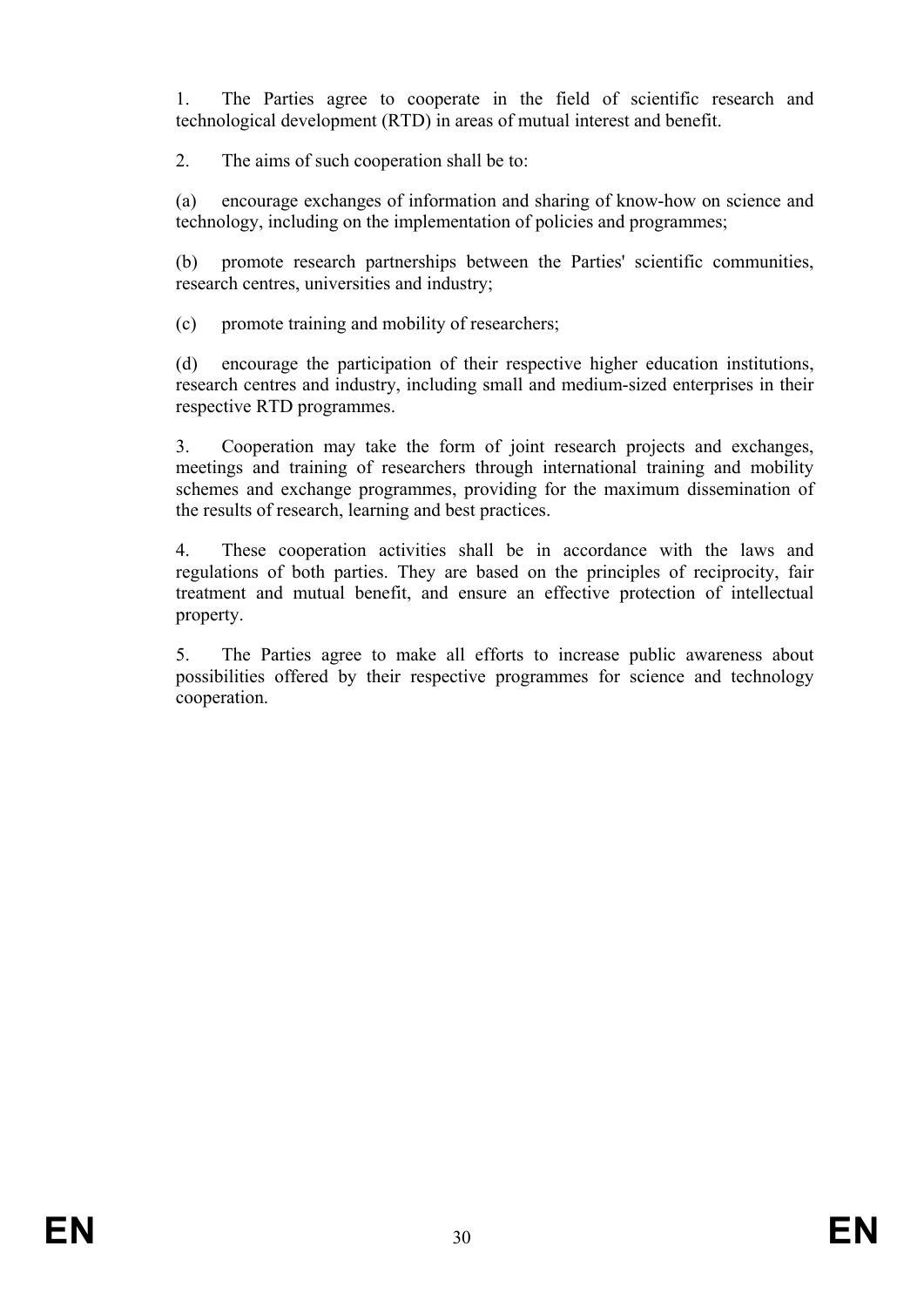#### Energy

1. The Parties shall endeavour to enhance cooperation in the energy sector with a view to:

(a) enhancing energy security including by diversifying energy supplies and developing new, sustainable, innovative and renewable forms of energy, including, inter alia, biofuels and biomass, wind and solar energy as well as hydro power generation and supporting the development of appropriate policy frameworks to create favourable conditions for investment and a level playing field for renewable energy and its integration into relevant policy areas;

(b) achieving rational use of energy with contributions from both supply and demand sides by promoting energy efficiency in energy production, transportation, distribution and end use;

(c) promoting the application of internationally recognised standards of nuclear safety, security, non proliferation and safeguards;

(d) fostering the transfer of technology aimed at sustainable energy production and use;

(e) enhancing capacity-building and facilitating investment in the field based on transparent, non discriminatory, market-compatible rules;

2. To these ends, the Parties agree to promote contacts and joint research to mutual benefit of the Parties particularly through relevant regional and international frameworks. With reference to Article 43 and the conclusions of the World Summit on Sustainable Development (WSSD), which took place in Johannesburg in 2002, the Parties note the need to address the links between affordable access to energy services and sustainable development. These activities can be promoted in cooperation with the European Union Energy Initiative, launched at the WSSD.

3. Trade in nuclear materials will be conducted in accordance with the provisions of the Treaty establishing the European Atomic Energy Community. If necessary, trade in nuclear materials shall be subject to the provisions of a specific Agreement to be concluded between the European Atomic Energy Community and Mongolia.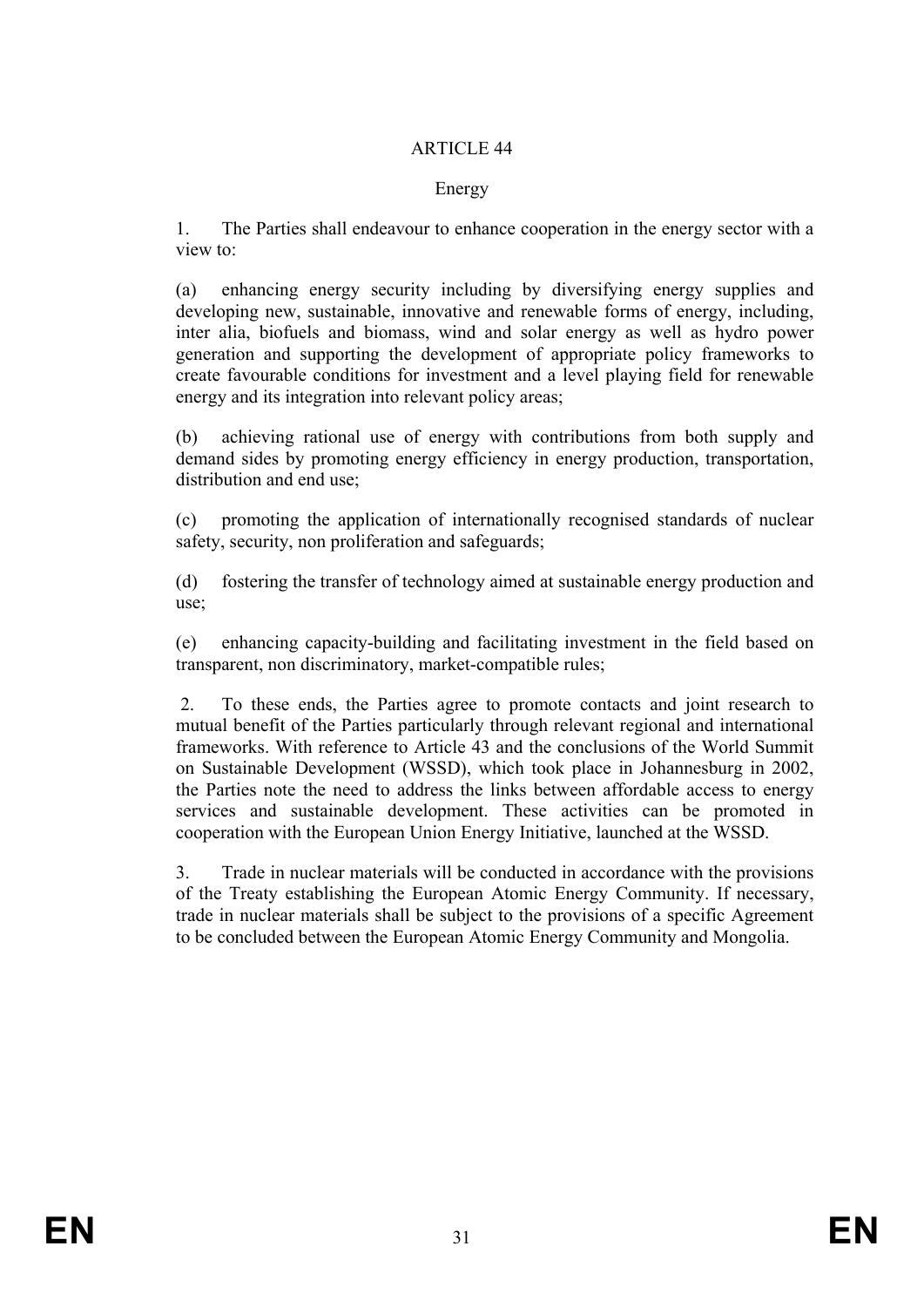#### Transport

1. The Parties agree to cooperate in relevant areas of transport policy with a view to improving investment opportunities and the movement of goods and passengers, promoting aviation safety and security, combating piracy, protecting the environment protection, and increasing the efficiency of their transport systems.

2. Cooperation between the Parties in this area shall aim to promote:

(a) exchanges of information on their respective transport policies and practices, especially regarding urban and rural transport, aviation, transport logistics and the interconnection and interoperability of multimodal transport networks as well as the management of road, railways and airports;

(b) matters pertaining to satellite navigation with a focus on regulatory, industrial, and market development issues of mutual benefit. In this regard, consideration will be paid to the European global satellite navigation systems EGNOS and Galileo;

(c) a dialogue in the field of air transport services with a view to examine the development of relations in areas such as aviation safety, security, environment, air traffic management, application of competition law and economic regulation of the air transport industry, with a view of supporting regulatory approximation and removal of obstacles to doing business. Civil aviation cooperation projects of mutual interest should be further promoted. On this basis, the Parties will explore the possible scope for closer cooperation in the area of civil aviation;

(d) reduction of greenhouse gas emissions from the transport sector;

(e) the implementation of security, safety and environmental standards, notably as regards aviation, in line with the relevant international conventions;

(f) cooperation in the appropriate international fora aiming to ensure better enforcement of international regulations and to pursue the objectives laid down in this Article.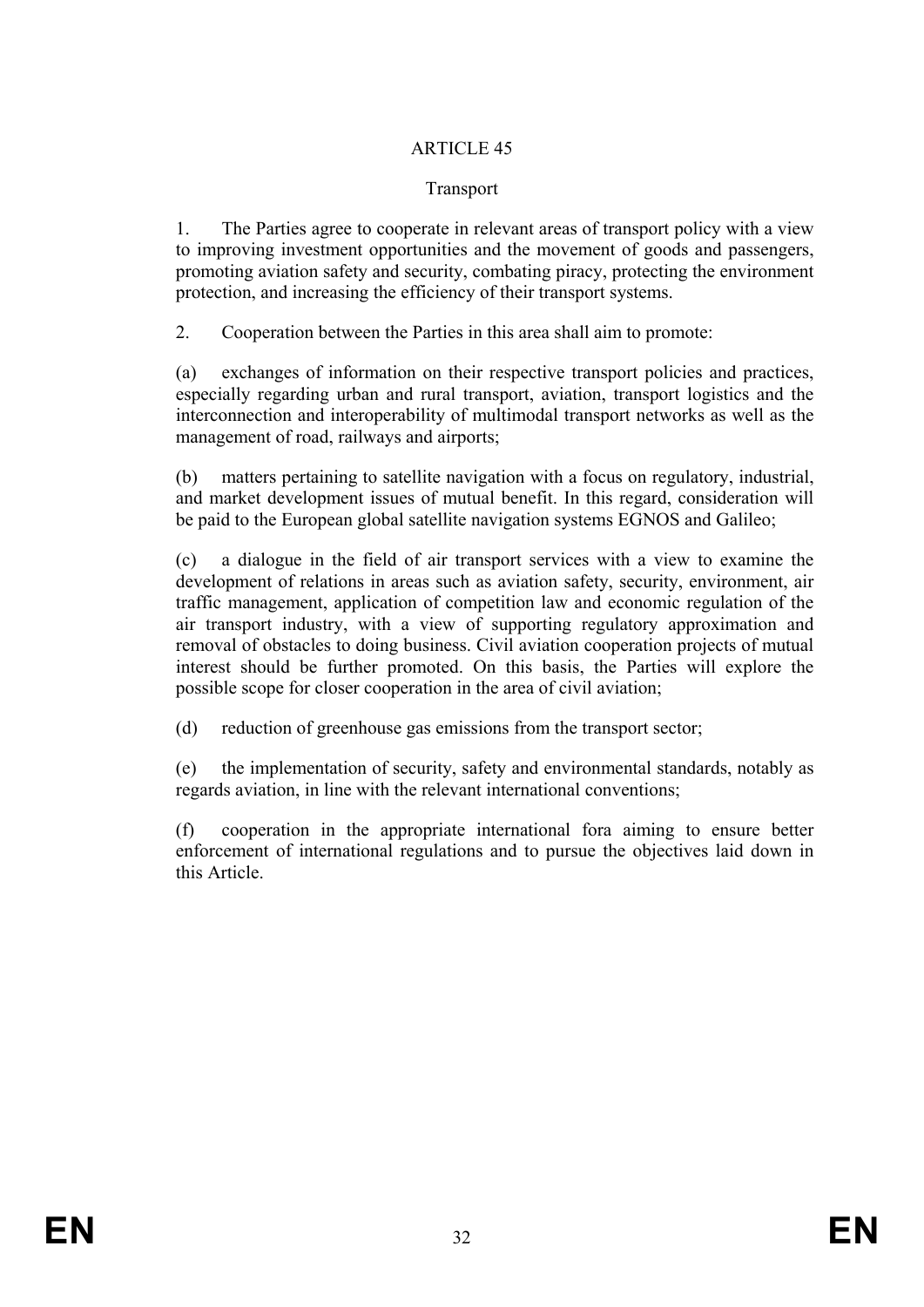### Education and culture

1. The Parties agree to promote education and cultural cooperation that duly respects their diversity, in order to increase mutual understanding and the knowledge of their respective cultures. To this end the Parties will support and promote the activities of their cultural institutes and civil society.

2. The Parties endeavour to take appropriate measures to promote cultural exchanges and carry out joint initiatives in various cultural spheres including cooperation in heritage conservation with respect to cultural diversity.

3. The Parties agree to consult and cooperate in relevant international fora, such as UNESCO, in order to pursue common objectives and promote cultural diversity as well as the protection of cultural heritage. With regard to cultural diversity, the Parties also agree to promote the ratification and implementation of the UNESCO Convention on the Protection and Promotion of the Diversity of Cultural Expressions, adopted on 20 October 2005.

4. The Parties shall furthermore place emphasis on measures designed to create links between their respective specialist agencies and to encourage exchanges of information, know how, students, experts, youth and youth workers and technical resources, taking advantage of the facilities offered by European Union programmes in Asia in the area of education and culture as well as the experience that both Parties have acquired in this area. Both sides also agree to promote the implementation of relevant programmes for higher education such as the Erasmus Mundus programme with a view to promoting cooperation and modernisation in higher education, and to encourage academic mobility.

### ARTICLE 47

### Environment, climate change and natural resources

1. The Parties agree on the need to conserve and manage in a sustainable manner natural resources and biological diversity as a basis for the development of current and future generations.

2. The Parties agree that cooperation in this area shall promote the conservation and improvement of the environment in pursuit of sustainable development. The outcome of the World Summit on Sustainable Development and the implementation of relevant multilateral environmental agreements shall be taken into account in all activities undertaken by the Parties under this Agreement.

3. The Parties agree to cooperate in the area of climate change in order to adapt to the negative effects of climate change, to mitigate greenhouse gas emissions and to set their economies on sustainable low carbon growth paths. In this context, the Parties will explore the use of carbon market mechanisms.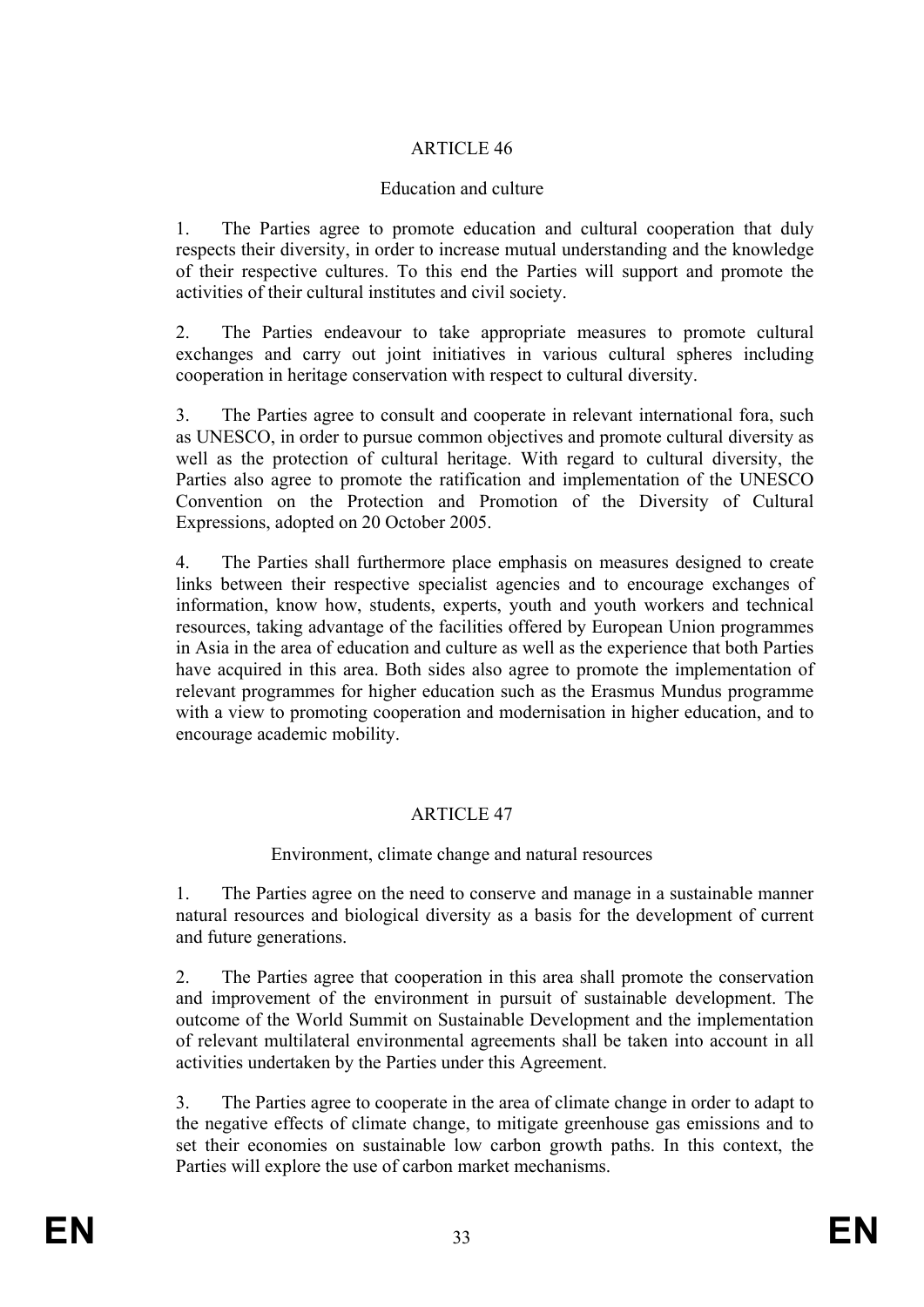4. The Parties agree to cooperate with a view to enhancing the mutual effectiveness of trade and environment policies, and the integration of environmental considerations into all sectors of cooperation.

5. The Parties endeavour to continue and strengthen their cooperation in regional programmes on protection of the environment, specifically as regards:

(a) promoting environmental awareness and enhanced local participation, including participation of indigenous and local communities, in environmental protection and sustainable development efforts;

(b) tackling climate change in particular as regards impacts on environment and natural resources;

(c) capacity building for participating in and implementing multilateral environment agreements including biodiversity and biosafety and chemical hazards;

(d) promoting and deploying environmental technologies, products and services, including through the use of regulatory and ecologically sound instruments;

(e) improved forest governance including combating illegal logging and associated trade and the promotion of sustainable forest management;

(f) prevention of illegal transboundary movement of solid and hazardous waste and products of living modified organisms;

(g) improving ambient air quality, environmentally sound management of waste, sustainable water resource management and chemicals management, and promoting sustainable consumption and production;

(h) protection and conservation of soils and sustainable land management;

(i) effective management of national parks and the designation and protection of areas of biodiversity and fragile ecosystems, with due regard for local and indigenous communities living in or near these areas.

6. The Parties shall encourage mutual access to their programmes in this field, in accordance with the specific terms of such programmes:

(a) establishment of the monitoring network for water reserve and its modernization;

(b) introduction of technology for water desalination and re-usage;

(c) development of eco-tourism.

### ARTICLE 48

Agriculture, livestock, fisheries and rural development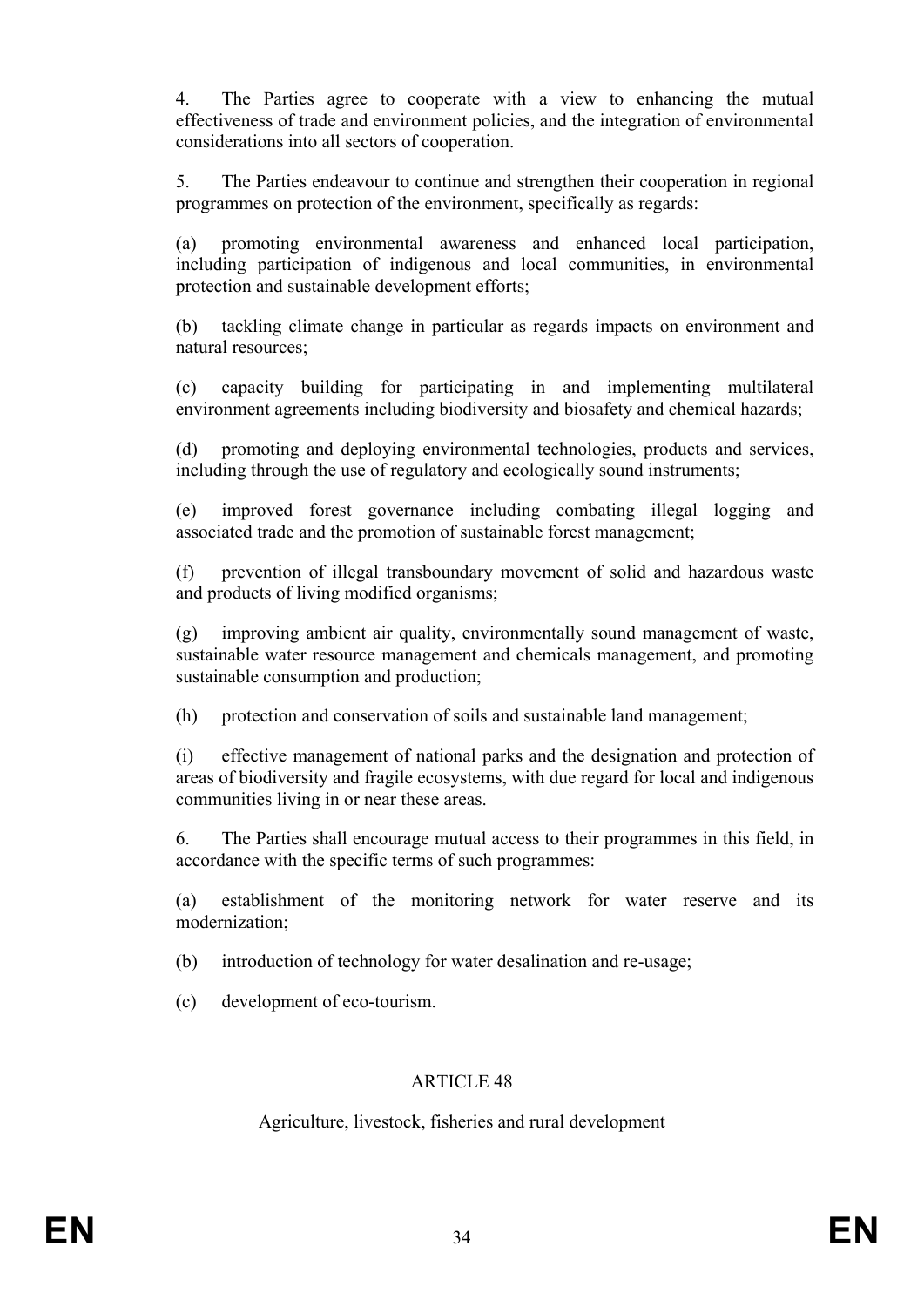The Parties agree to encourage dialogue in agriculture, livestock, fisheries and rural development. The Parties will exchange information and develop relationships on:

(a) agricultural policy and international food and agricultural outlook in general;

(b) the possibilities for facilitating trade in plants, animals, livestock and their products, in view of the further development of light industries in the rural sector;

(c) animal and livestock welfare;

(d) rural development policy;

(e) exchange of experience and cooperation networks between local agents or economic operators in particular areas such as research and technology transfer;

(f) health and quality policy on plant, animal and livestock, in particular Protected Geographical Indications;

(g) cooperation proposals and initiatives submitted to international agricultural organizations;

(h) the development of sustainable and environmentally-friendly agriculture including crop production, bio-fuel and the transfer of bio-technology;

(i) plant variety protection, seed technology, agricultural biotechnology;

(j) the development of databases and information network on agriculture and livestock;

(k) training on agriculture and veterinary sector.

# ARTICLE 49

### Health

1. The Parties agree to cooperate in the health sector covering the areas of health system reform, major communicable diseases and other health threats, noncommunicable diseases, and international health agreements with a view to improving health conditions and raising the level of public health.

2. Cooperation shall take place mainly through:

(a) comprehensive programmes aimed at systemic reform of the health sector, including the improvement of health systems, health services, health conditions and health information;

(b) joint activities on epidemiology, including collaboration in the early prevention of health threats such as avian and pandemic influenza and other major communicable diseases;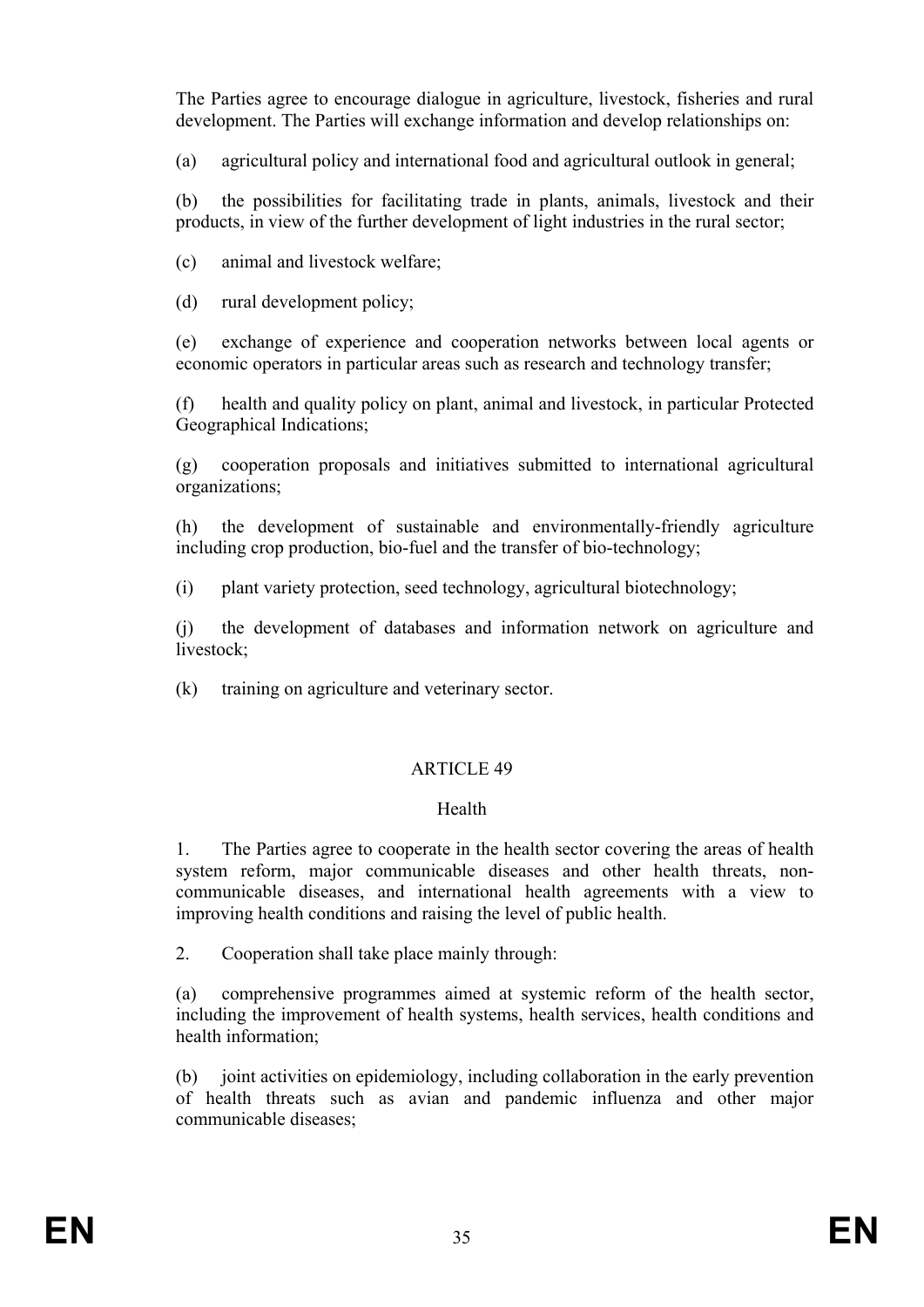(c) prevention and control of non-communicable diseases through exchange of information and good practices, promoting healthy lifestyle, addressing major health determinants such as nutrition, addiction to drugs, alcohol, tobacco;

(d) promoting the implementation of international health agreements, such as the Framework Convention on Tobacco Control and the International Health Regulations.

#### ARTICLE 50

#### Employment and social affairs

1. The Parties agree to enhance cooperation in the field of employment and social affairs, including cooperation on regional and social cohesion, health and safety at the workplace, gender equality and decent work, with a view to strengthening the social dimension of globalisation.

2. The Parties reaffirm the need to support the process of globalisation which is beneficial to all and to promote full and productive employment and decent work as a key element of sustainable development and poverty reduction, as endorsed by UN General Assembly Resolution 60/1 of 24 October 2005 (World Summit Outcome) and the Ministerial Declaration of the High Level Segment of the UN Economic and Social Council of July 2006 (UN Economic and Social Council E/2006/L.8 of 5 July 2006). The Parties shall take into account the respective characteristics and diverse nature of their economic and social situations.

3. The Parties reaffirm their commitments to fully respect and effectively implement internationally recognised core labour and social standards, as laid down in particular in the 1998 ILO Declaration on Fundamental Rights and Principles at Work and in the 2008 ILO Declaration on Social Justice for a Fair Globalisation. The implementation of relevant multilateral social and labour agreements shall be taken into account in all activities undertaken by the Parties under this Agreement. The Parties agree to cooperate and to provide technical assistance as appropriate with a view to ratifying and effectively implementing all ILO conventions covered by the 1998 ILO Declaration and other relevant conventions.

4. The forms of cooperation may include, inter alia, specific programs and projects, as mutually agreed, as well as dialogue, cooperation and initiatives on topics of common interest at bilateral or multilateral level, such as the ILO.

#### ARTICLE 51

#### **Statistics**

1. The Parties agree to promote the harmonisation of statistical methods and practice including the gathering and dissemination of statistics, thus enabling them to use, on a mutually acceptable basis, statistics on trade in goods and services and,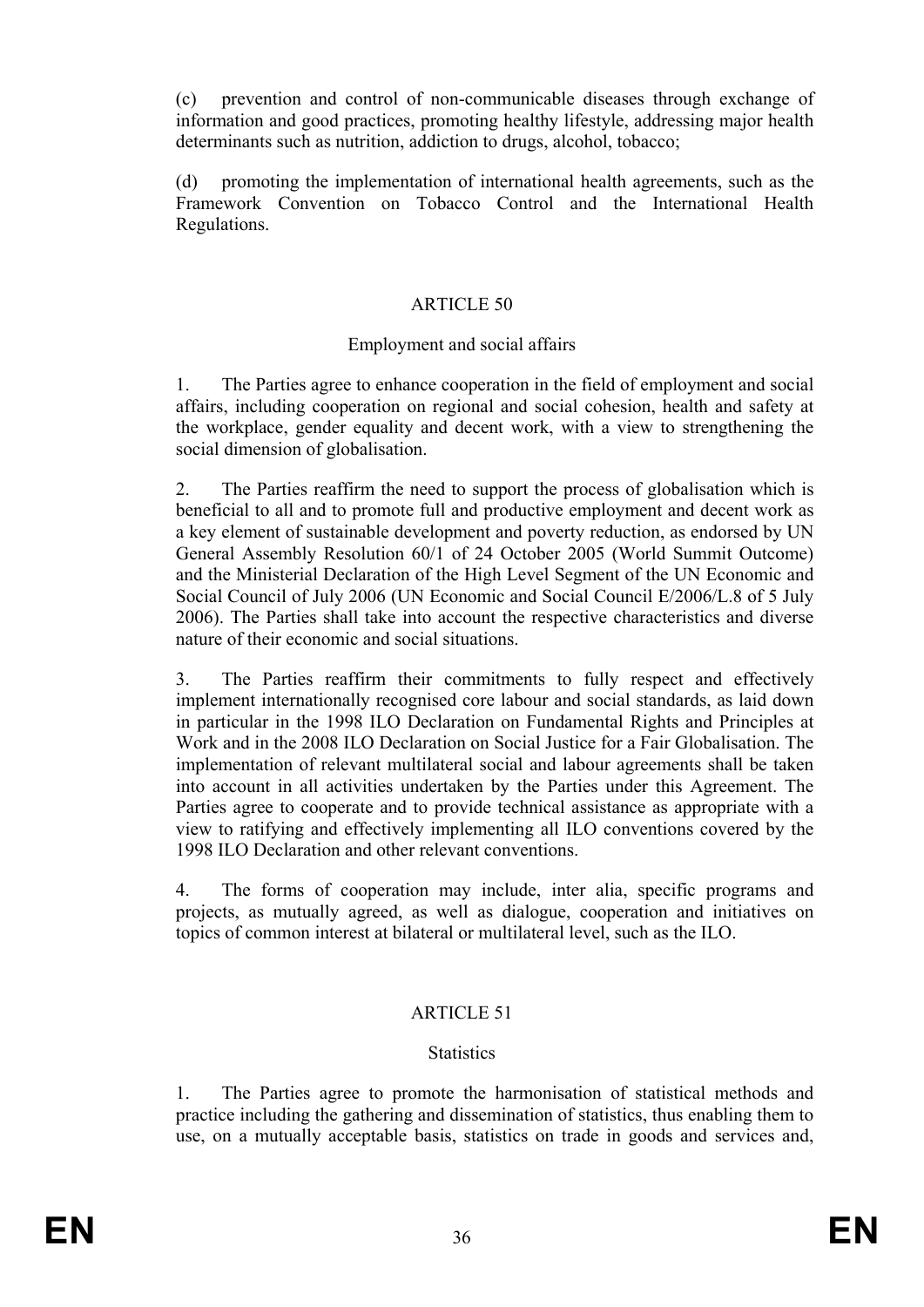more generally, on any other area covered by this agreement which lends itself to statistical collecting, processing, analyzing and disseminating.

2. The Parties agree to promote the establishment of direct contact between the relevant authorities with a view to: strengthening friendly cooperation in the field of statistics; strengthening capacity building of the statistical bodies by modernising and improving the quality of the statistical system; strengthening human resources; training in all relevant areas; and supporting the National Statistical Systems organised in accordance with internationally established practices, including the necessary infrastructures.

- 3. The cooperation shall cover fields of mutual interest with emphasis on
- I. Economic Statistics:
- a. National Accounts
- b. Business statistics and registration
- c. Statistics of agriculture / farming, animal husbandry, rural development
- d. Environment and mineral reserve
- e. Industry
- f. Foreign trade in goods and services
- g. Statistics of wholesale and retail trade
- h. Revision policy
- i. Food security
- j. Balance of payments
- II. Social Statistics:
- a. Gender statistics
- b. Migration statistics
- c. Household survey
- III. Information technology

a. Exchange of experiences on electronic technology and methodology for provision of information security, protection, storage and privacy and introduction of these experiences

b. Exchange of experiences on establishing of online database for consumers based on the user friendly website and training in this area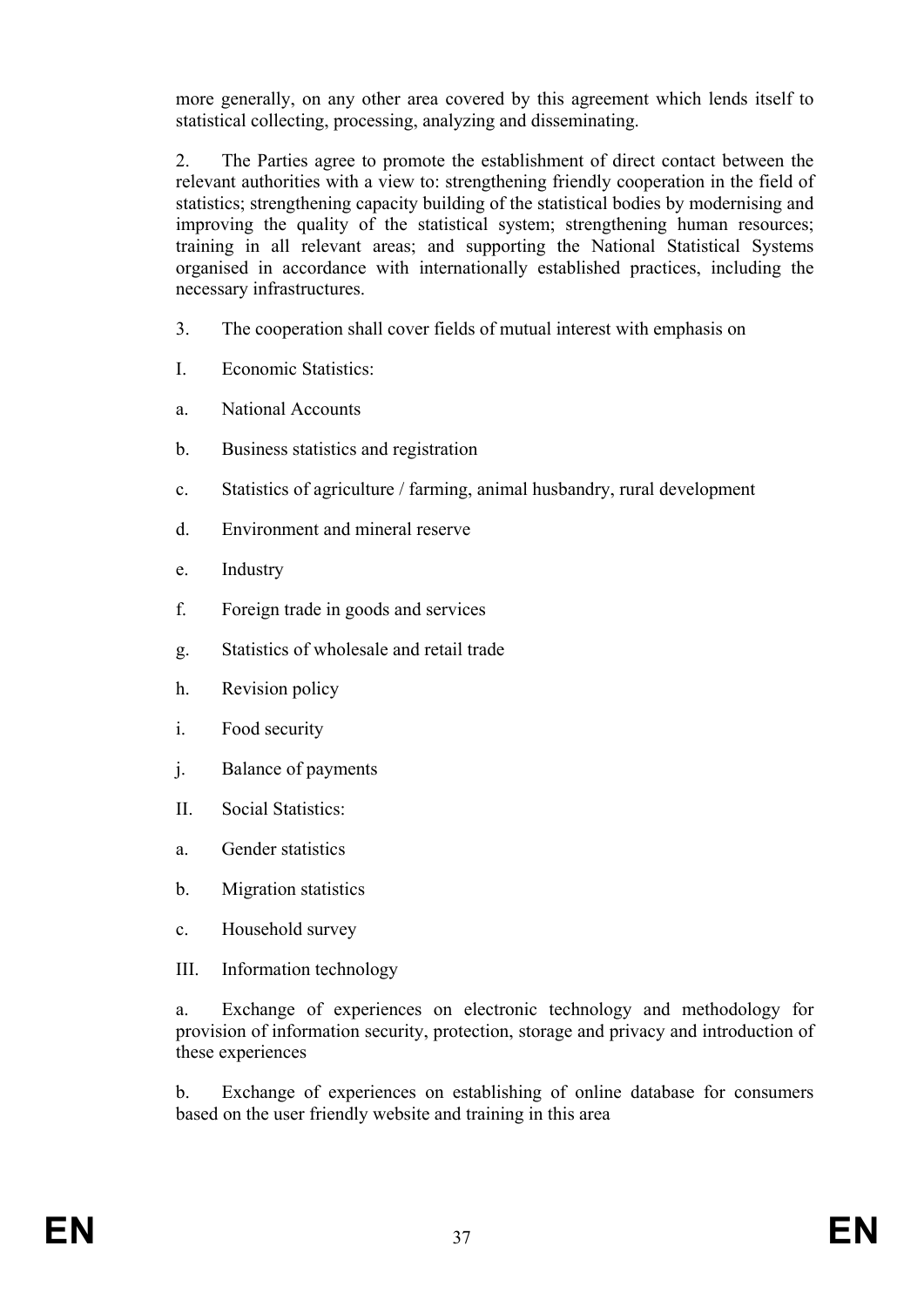c. Support the IT specialists of the National Statistics Office of Mongolia in establishing the information database

d. Cooperation on engagement with users in educating them about the information database

#### ARTICLE 52

#### Civil society

1. The Parties recognise the role and potential contribution of organised civil society, especially academics, in the dialogue and cooperation process under this Agreement and agree to promote effective dialogue with organised civil society and its effective participation.

2. Subject to the legal and administrative provisions of each Party, organised civil society may:

(a) participate in the policy-making process at country level, according to democratic principles;

(b) be informed of and participate in consultations on development and cooperation strategies and sectoral policies, particularly in areas concerning it, including all stages of the development process;

(c) receive financial resources, insofar as the internal rules of each Party so allow, and capacity building support in critical areas;

(d) participate in the implementation of cooperation programmes in the areas that concern it.

#### ARTICLE 53

Cooperation on the modernisation of the state and public administration

The Parties agree to cooperate with a view to the modernisation of the public administration. Cooperation in this area shall focus on:

- (a) improving organisational efficiency;
- (b) increasing institutions' effectiveness in service delivery;
- (c) ensuring transparent management of public resources and accountability;
- (d) improving the legal and institutional framework;

(e) building capacities for policy design and implementation (public service delivery, budget composition and execution, anti-corruption);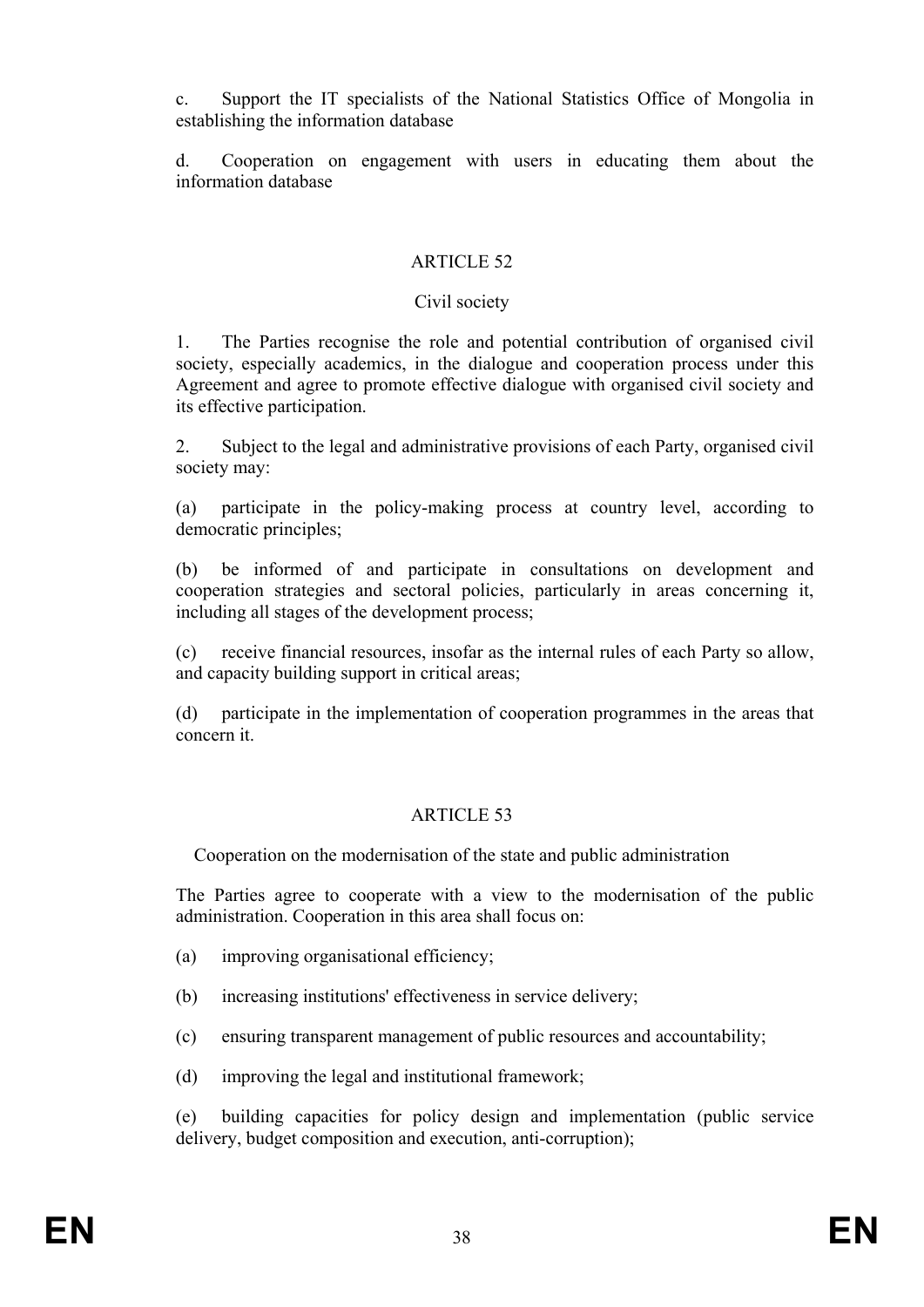- (f) reinforcing the judiciary systems; and
- (g) reforming the security system.

# Cooperation on the disaster risk management (DRM)

1. The Parties agree to increase cooperation on DRM in the continuous development and implementation of measures to reduce the risk of communities and manage the consequence of natural disasters across all levels of society. Preventive actions and a proactive approach in dealing with hazards and risks with reducing risks and vulnerabilities to natural disasters, should be given emphasis.

2. Cooperation in this area shall focus on the following program elements:

(a) disaster risk reduction or prevention and mitigation;

(b) knowledge management, innovation, research, and education to build a culture of safety and resilience at all levels;

- (c) disaster preparedness;
- (d) policy, institutional capacity and consensus building for disaster management;
- (e) disaster response;
- (f) disaster risks assessment and monitoring.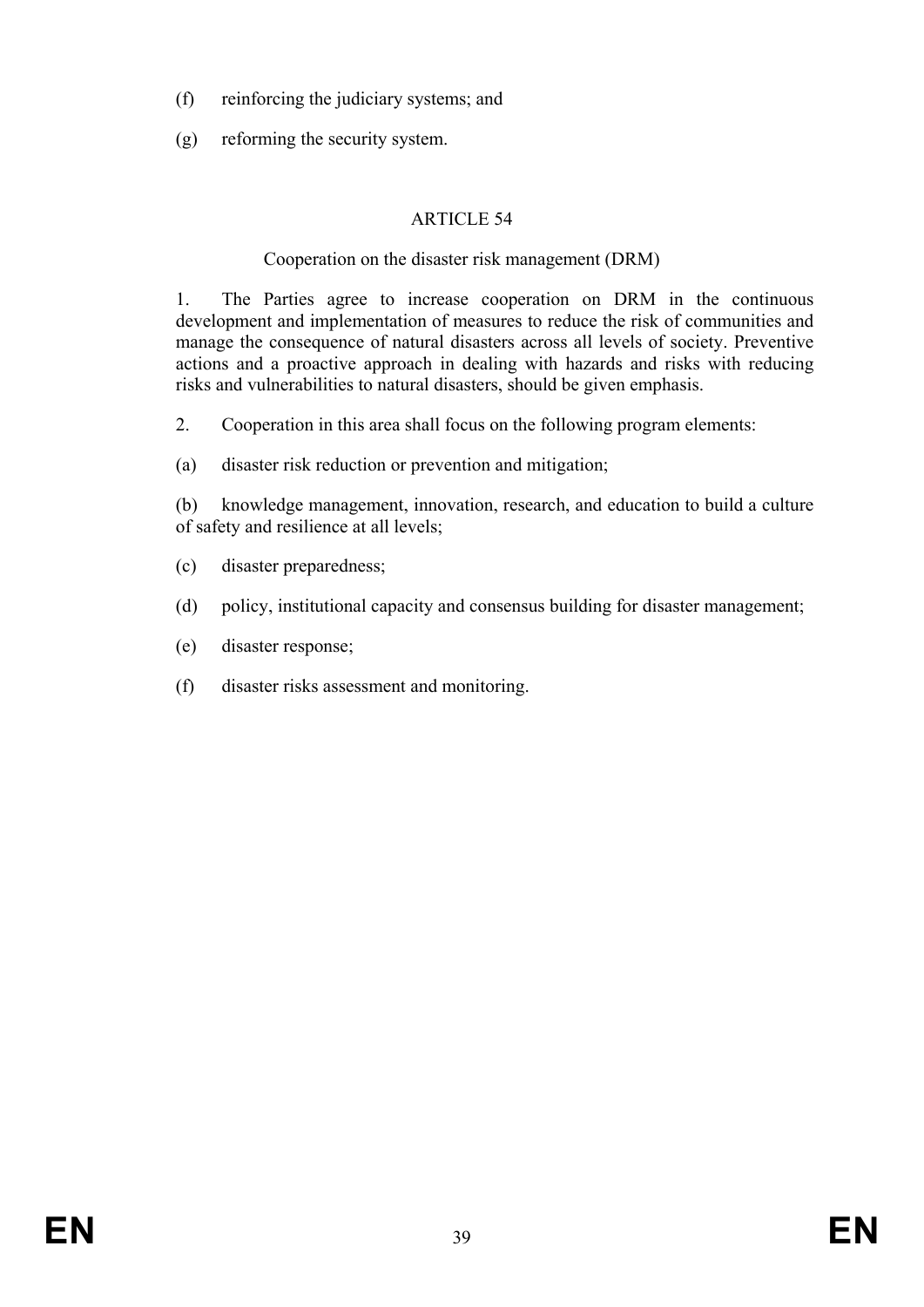## TITLE VII

### MEANS OF COOPERATION

#### ARTICLE 55

#### Resources for cooperation and protection of financial interests

1. The Parties agree to make available the appropriate resources, including financial means, insofar as their respective resources and regulations allow, in order to fulfil the cooperation objectives set out in this Agreement.

2. The Parties agree to promote the development and implementation of mutual technical and administrative assistance aiming at the effective protection of their financial interests in the area of development aid and other funded cooperation activities. The Parties shall promptly respond to demands for mutual administrative assistance expressed by judiciary and/or investigation authorities of either Party aiming at enhancing the fight against fraud and irregularities.

3. The Parties shall encourage the European Investment Bank to continue its operations in Mongolia, in accordance with its procedures and financing criteria.

4. The Parties shall implement financial assistance in accordance with the principles of sound financial management and cooperate in the protection of the financial interests of the European Union and of Mongolia. The Parties shall take effective measures to prevent and fight fraud, corruption and any other illegal activities, inter alia by means of mutual administrative assistance and mutual legal assistance in the fields covered by the present Agreement. Any further agreement or financing instrument to be concluded between the Parties shall provide for specific financial cooperation clauses covering on-the-spot checks, inspections, controls, and anti fraud measures, including, inter alia, those conducted by the European Anti-Fraud Office (OLAF).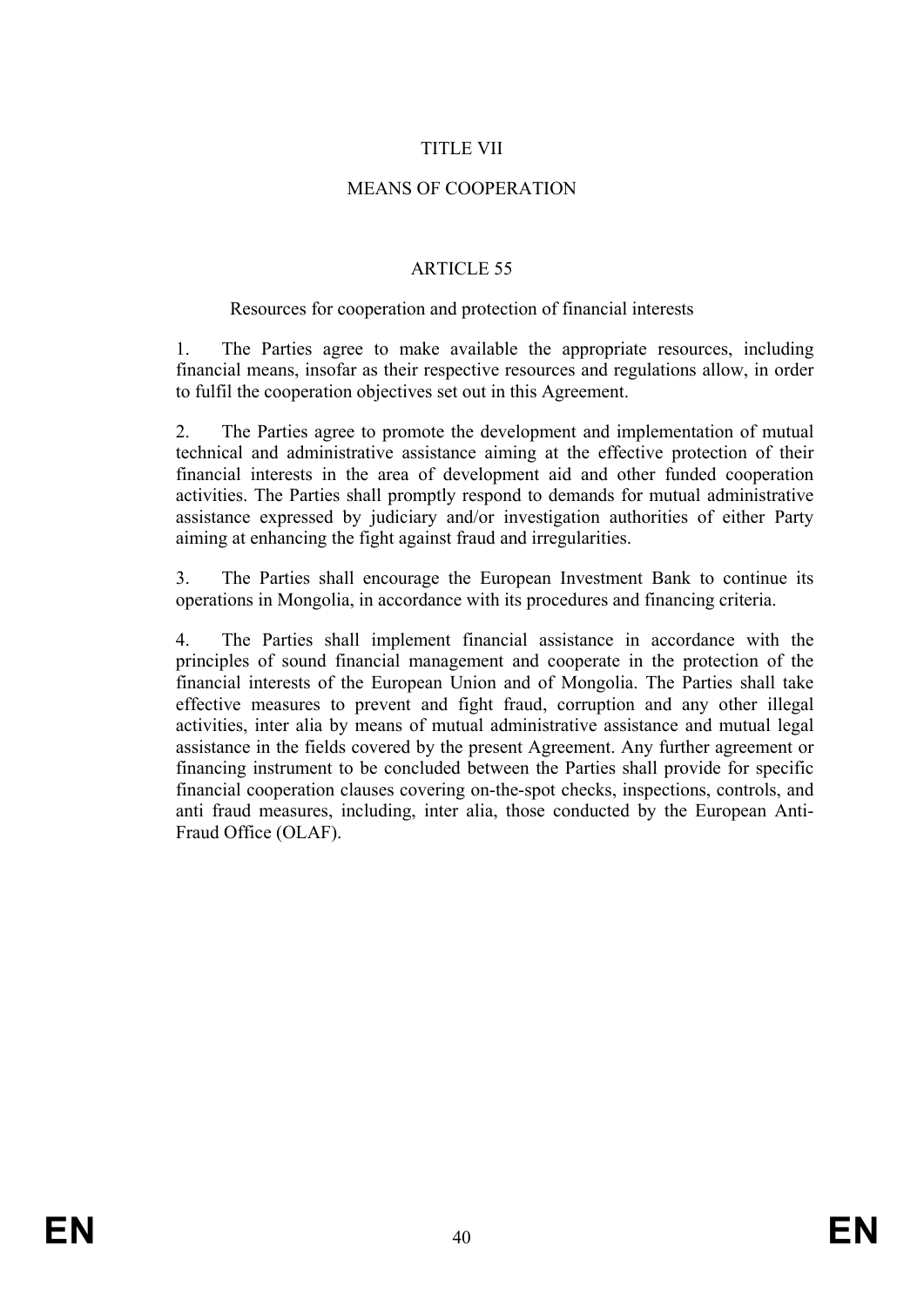### TITLE VIII

#### INSTITUTIONAL FRAMEWORK

### ARTICLE 56

#### Joint Committee

1. The Parties agree to establish under this Agreement a Joint Committee, composed of representatives of both sides at an appropriate high level, whose tasks shall be to:

- (a) ensure the proper functioning and implementation of this Agreement;
- (b) set priorities in relation to the aims of this Agreement;
- (c) make recommendations for promoting the objectives of this Agreement.

2. The Joint Committee, and the Subcommittee established in Article 28, shall, for the purposes of attaining the objectives of this Agreement, have the power to take decisions in the cases provided for therein. Decisions shall be drawn up by agreement between the Parties, following the completion of the respective internal procedures required to establish a position thereon by both Parties. The decisions shall be binding on the Parties, which shall take the measures necessary to implement them.

3. The Joint Committee shall normally meet every year in Ulaanbaatar and Brussels alternately, on a date to be fixed by mutual agreement. Extraordinary meetings of the Joint Committee may also be convened by agreement between the Parties. The Joint Committee shall be chaired alternately by each of the Parties. The agenda for meetings of the Joint Committee shall be determined by agreement between the Parties.

4. The Joint Committee may set up specialised working groups in order to assist it in the performance of its tasks. These working groups shall make detailed reports on their activities to the Joint Committee at each of its meetings.

5. The Parties agree that it shall also be the task of the Joint Committee to ensure the proper functioning of any sectoral agreement or protocol concluded or to be concluded between the Parties.

6. The Joint Committee shall adopt its own rules of procedure.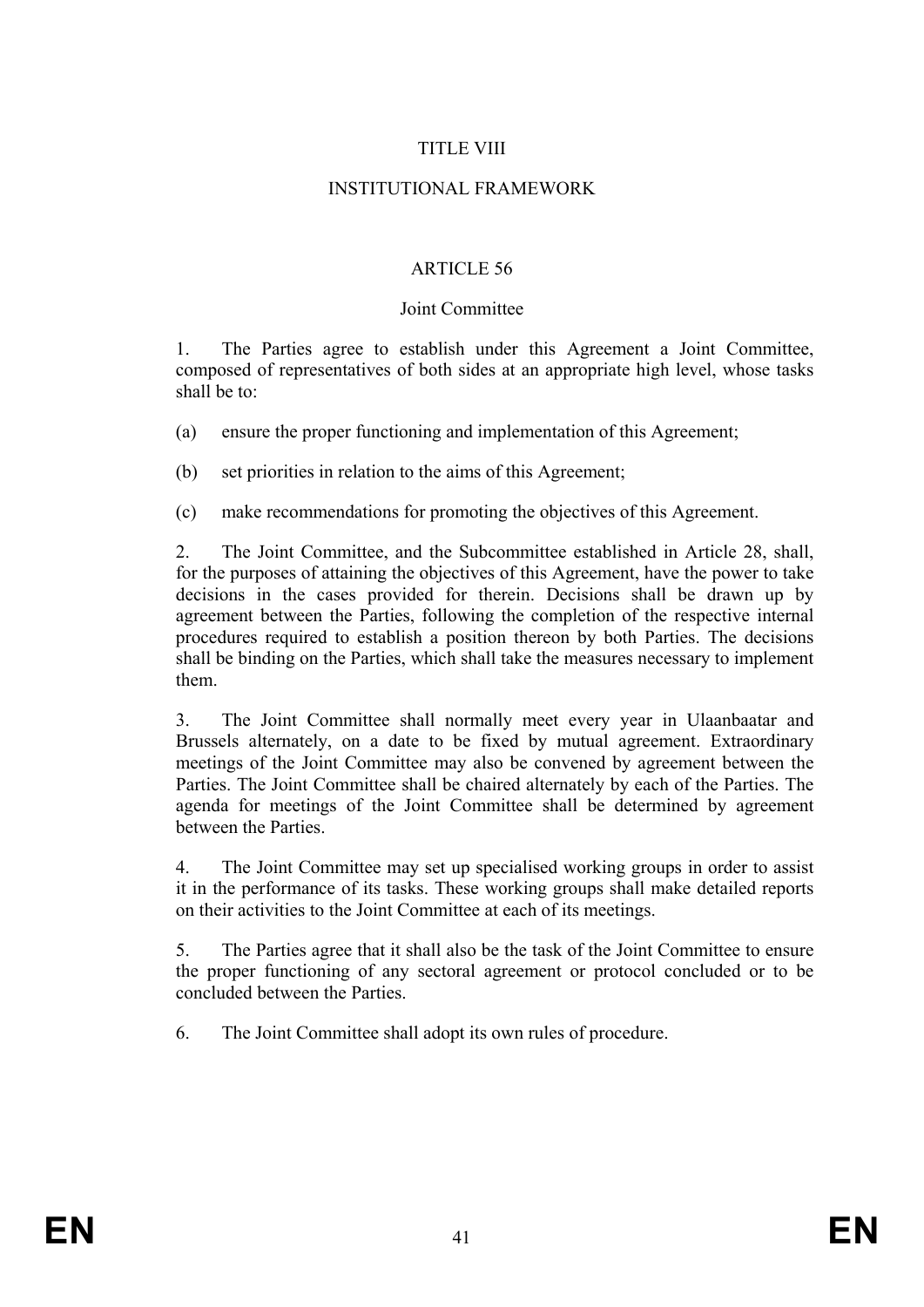## TITLE IX

### FINAL PROVISIONS

### ARTICLE 57

#### Future developments clause

1. The Parties may by mutual consent expand this Agreement with a view to enhancing the level of cooperation, including through supplementing it by means of agreements or protocols on specific sectors or activities.

2. With regard to the implementation of this Agreement, either of the Parties may put forward suggestions for widening the scope of cooperation, taking into account the experience gained in its application.

## ARTICLE 58

#### Other agreements

Without prejudice to the relevant provisions of the Treaty on the European Union and the Treaty on the Functioning of the European Union, neither this Agreement nor action taken hereunder shall affect the powers of the Member States to undertake bilateral cooperation activities with Mongolia or to conclude, where appropriate, new partnership and cooperation agreements with Mongolia.

This Agreement shall not affect the application or implementation of commitments undertaken by the respective Parties in relations with third parties.

### ARTICLE 59

### Fulfillment of obligations

1. Each Party may refer to the Joint Committee any divergence in the application or interpretation of this Agreement.

2. If either Party considers that the other Party has failed to fulfil any of its obligations under this Agreement it may take appropriate measures.

3. Before doing so, except in cases of special urgency, it shall present to the Joint Committee all the relevant information required for a thorough examination of the situation with a view to seeking a solution acceptable to the Parties.

4. In the selection of measures, priority must be given to those which least disturb the functioning of this Agreement. These measures shall be notified immediately to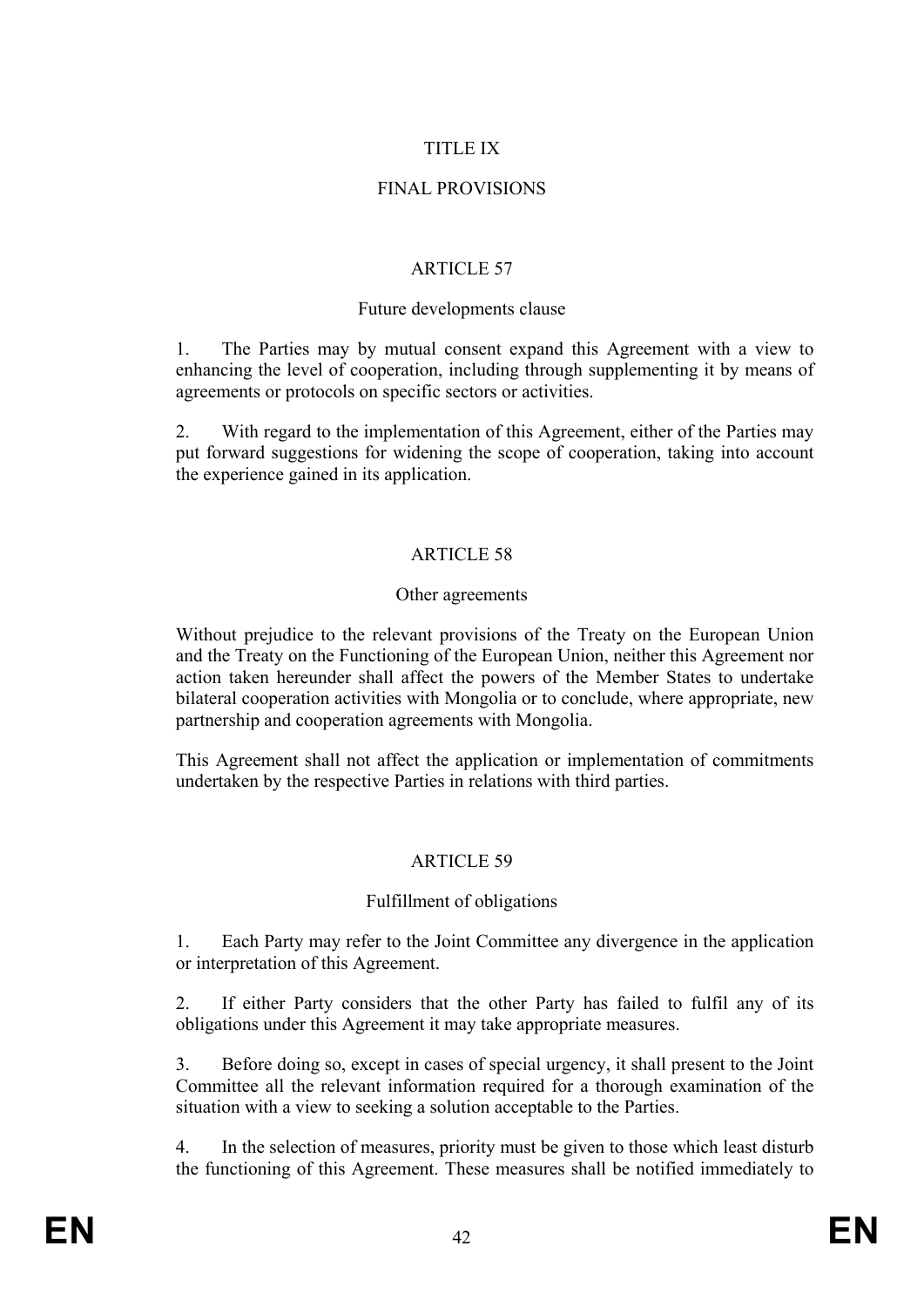the other Party and shall be the subject of consultations within the Joint Committee if the other Party so requests.

5. The Parties agree, for the purposes of the correct interpretation and practical application of this Agreement, that the term "cases of special urgency" in paragraph 3 means a case of the material breach of the Agreement by one of the Parties. A material breach of the Agreement consists in:

(i) repudiation of the Agreement not sanctioned by the general rules of international law; or

(ii) violation of essential elements of the Agreement, namely Articles 1(1) and 3 thereof.

#### ARTICLE 60

#### Facilities

To facilitate cooperation in the framework of this Agreement, both Parties agree to grant necessary facilities to officials and experts involved in implementing cooperation for the performance of their functions, in accordance with internal rules and regulations of both Parties.

#### ARTICLE 61

#### Territorial application

This Agreement shall apply to the territory in which the Treaty on the European Union and the Treaty on the Functioning of the European Union are applied under the conditions laid down in those Treaties, on the one hand, and to the territory of Mongolia, on the other.

#### ARTICLE 62

#### Definition of the Parties

For the purposes of this Agreement, "the Parties" shall mean the Union or its Member States or the Union and its Member States, in accordance with their respective powers, on the one hand, and Mongolia, on the other.

#### ARTICLE 63

#### Entry into force and duration